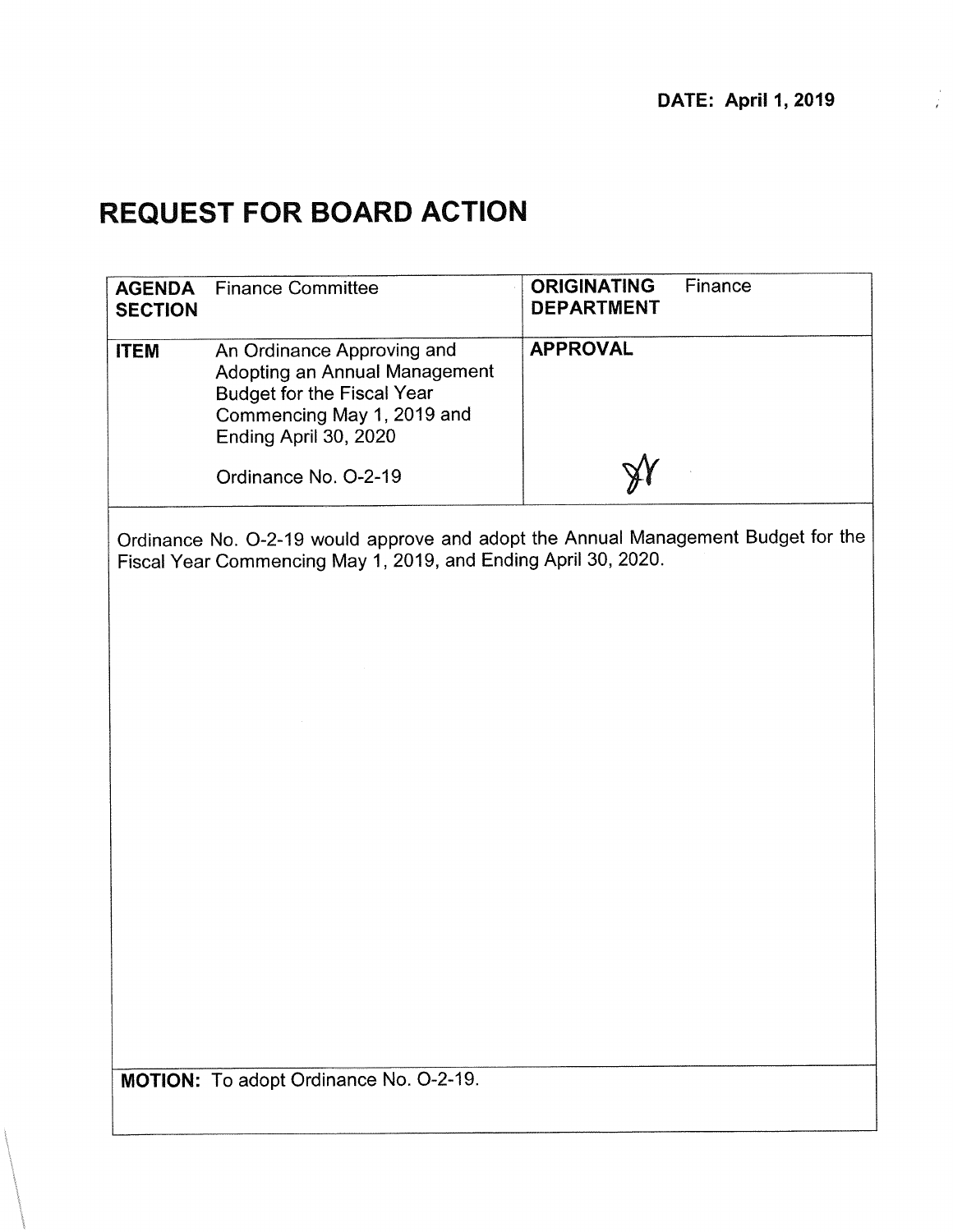#### DuPAGE WATER COMMISSION

#### **ORDINANCE NO. O-2-19**

## AN ORDINANCE APPROVING AND ADOPTING AN ANNUAL MANAGEMENT BUDGET FOR THE FISCAL YEAR COMMENCING MAY 1, 2019 AND ENDING APRIL 30, 2020

WHEREAS, the General Manager and Administrative Staff of the DuPage Water Commission (the "Commission") prepared and submitted a tentative annual Management Budget for the fiscal year commencing May 1, 2019 and ending April 30, 2020, as and when required by Article X, Section 2 of the Commission's By-Laws, as amended from time to time; and

WHEREAS, due notice having been given, a hearing was held on the tentative annual Management Budget prior to any final action being taken thereon, at which time the Charter Customers were heard; and

WHEREAS, after full review and consideration, the Commission has determined that it is reasonable, necessary and desirable for the Commission to approve and adopt the budget set forth in Exhibit 1 attached hereto and by this reference incorporated herein and made a part hereof as and for its Management Budget for the fiscal year commencing May 1, 2019 and ending April 30, 2020; and

WHEREAS, it appearing to the Commission that all things required for the approval and adoption of said Management Budget have been complied with;

NOW, THEREFORE, BE IT ORDAINED by the Board of Commissioners of the DuPage Water Commission as follows:

SECTION ONE: The foregoing recitals are hereby incorporated herein as findings of the Board of Commissioners of the DuPage Water Commission.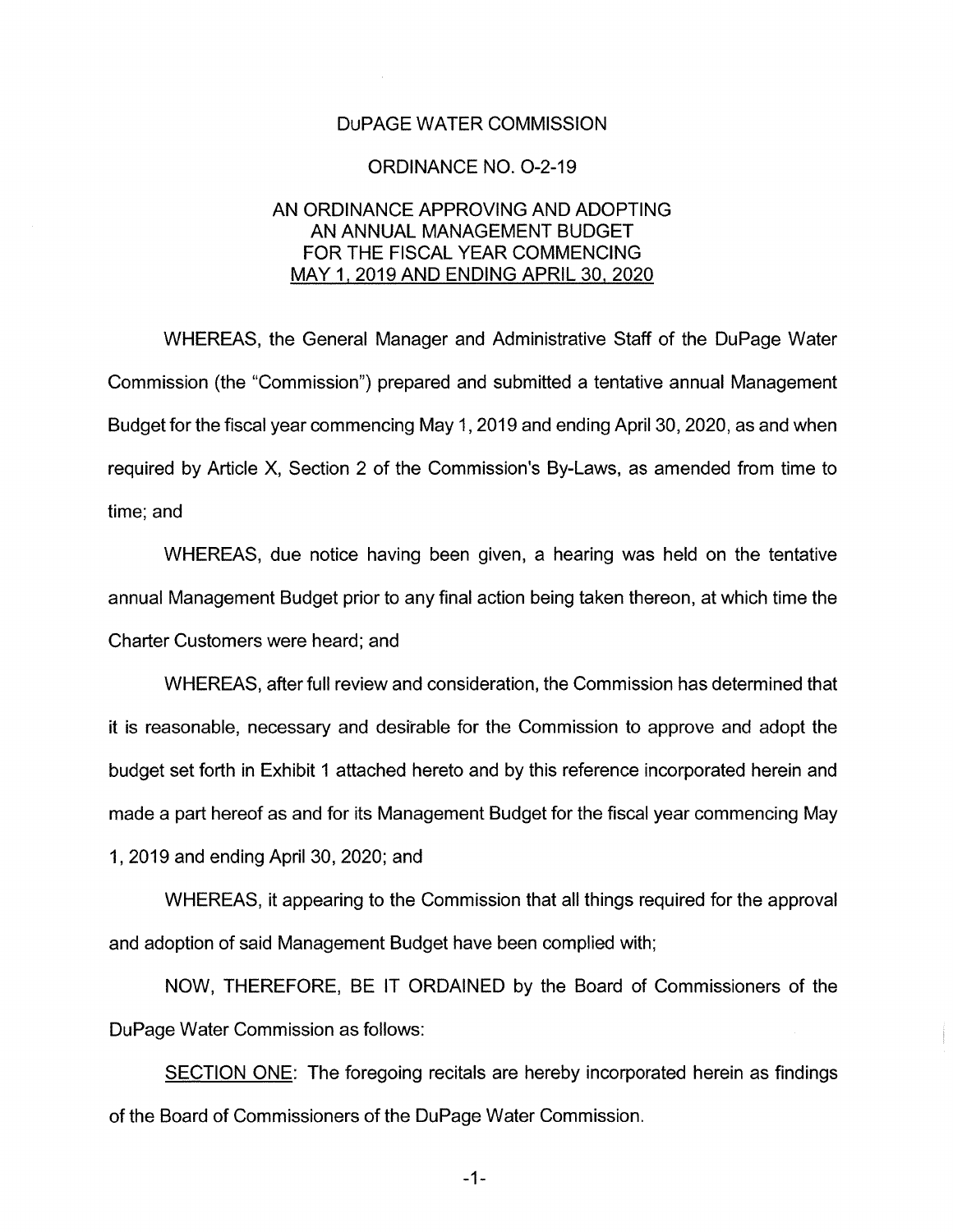SECTION TWO: The Budget attached hereto as Exhibit 1 and by this reference incorporated herein and made a part hereof shall be and hereby is approved and adopted as and for the Management Budget of the DuPage Water Commission for the fiscal year commencing May 1, 2019 and ending April 30, 2020.

SECTION THREE: This Ordinance shall be in full force and effect from and after its adoption.

D. Bouckaert, J. Broda, J. Fennell, R. Gans, J. Healy, D. Novotny, AYES: J. Pruyn, D. Russo, F. Saverino, P. Suess and J. Zay

NAYS: None

ABSENT: R. Obarski

**ABSENT: R. Obarski**<br>ABSENT: R. Obarski<br>ADOPTED this <u>18th</u> day of <u>Plesil</u> <u>2019.</u> 2019.

ATTEST:

Board/Ordinances/2019/O-2-19.docx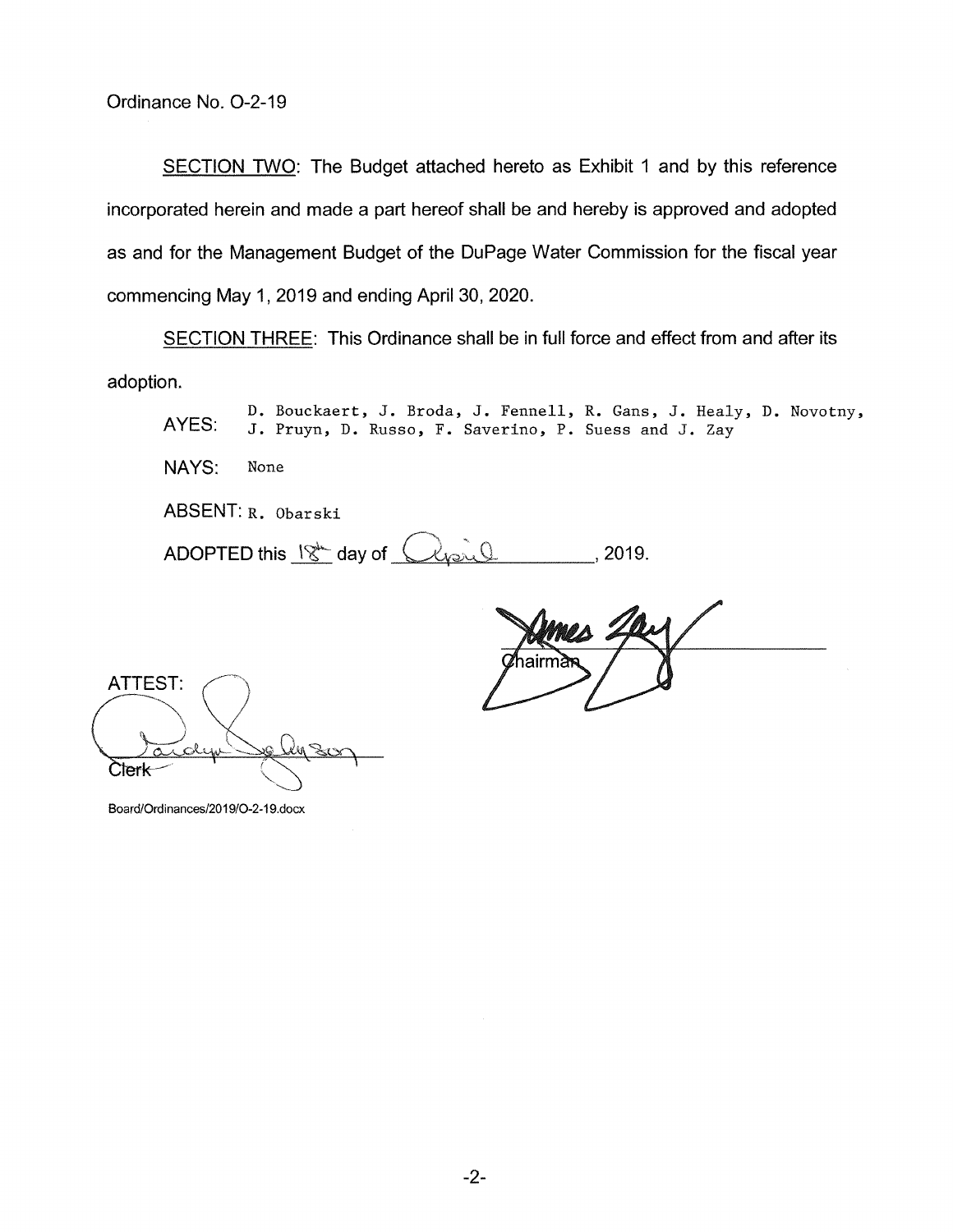# **EXHIBIT 1**

 $\bar{\lambda}$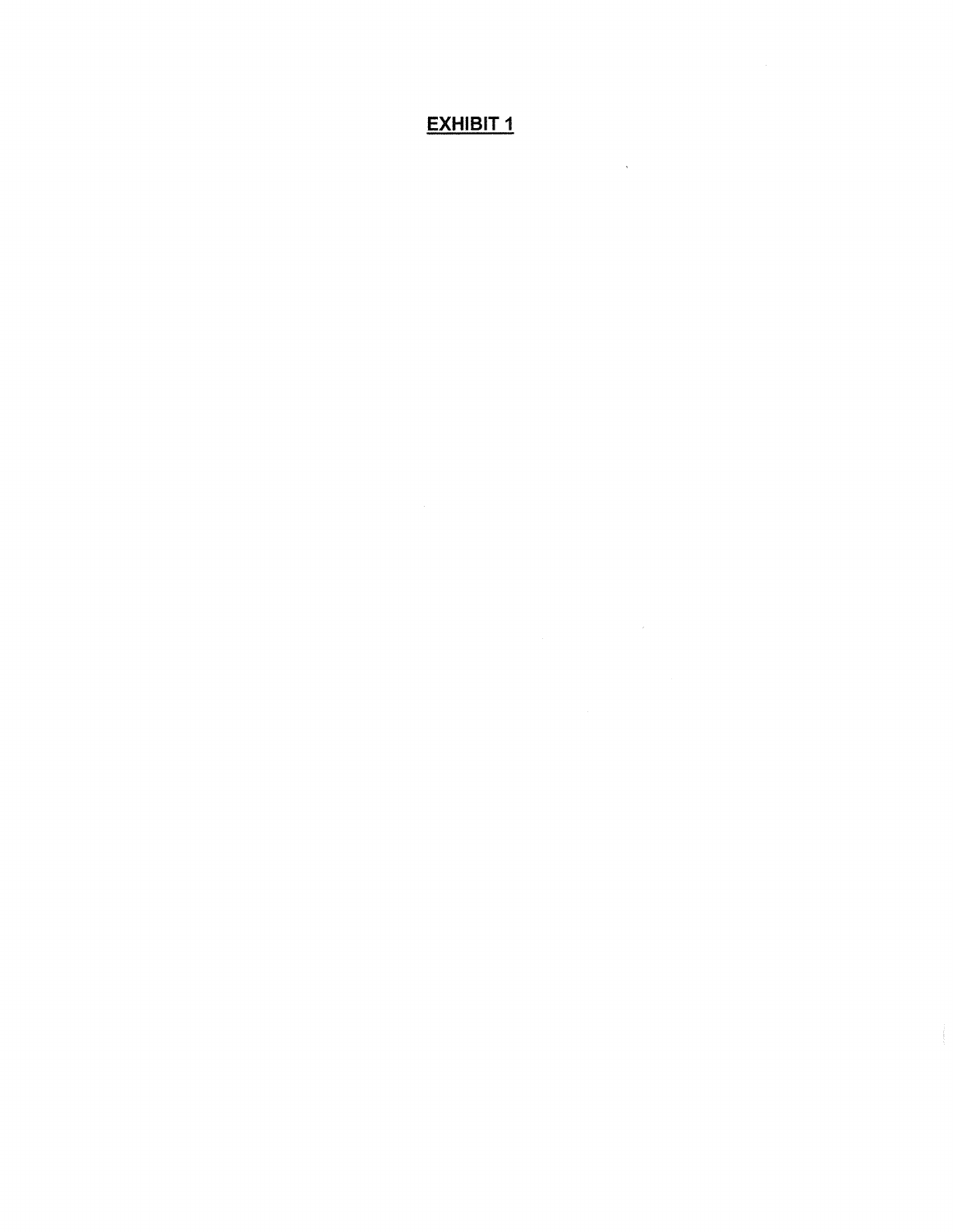| <b>ACCOUNT</b> | <b>ACCOUNT NAME</b>                   | <b>UNITS</b> | <b>UNIT</b> | <b>ITEM ANNUAL</b> | <b>ANNUAL</b>  |
|----------------|---------------------------------------|--------------|-------------|--------------------|----------------|
| NO#            |                                       |              | <b>COST</b> | <b>TOTAL</b>       | <b>BUDGET</b>  |
| 01-511100      | <b>O&amp;M PAYMENTS- GOVERNMENTAL</b> |              |             |                    | 124,576,191.04 |
|                | May 2019 - April 2020<br>\$4.97       | 97.6         | 25065632    | 124,576,191.04     |                |
| 01-511200      | <b>O&amp;M PAYMENTS- PRIVATE</b>      |              |             |                    | 3,063,348.96   |
|                | May 2019 - April 2020<br>\$4.97       | 2.4          | 616368      | 3,063,348.96       |                |
| 01-512100      | <b>FIXED COST PAYMENTS- GOVT</b>      |              |             |                    | 0.00           |
|                | Funded by Sales Tax                   |              |             | 0.00               |                |
| 01-512200      | FIXED COST PAYMENTS-PRIVATE           |              |             |                    | 0.00           |
|                | <b>Funded by Sales Tax</b>            |              |             | 0.00               |                |
| 01-513100      | <b>SUBSEQUENT CUSTOMER - GOVT</b>     |              |             |                    | 2,401,625.21   |
|                | Winfield                              |              |             | 100,409.00         |                |
|                | Oakbrook Terrace                      |              |             | 31,708.00          |                |
|                | Du Page County                        |              |             | 212,040.00         |                |
|                | <b>Bartlett</b>                       |              |             | 2,057,468.21       |                |
| 01-513200      | <b>SUBSEQUENT CUSTOMER - PRIVATE</b>  |              |             |                    | 509,465.00     |
|                | <b>IAWC</b>                           |              |             | 346,892.00         |                |
|                | Argonne Labs                          |              |             | 162,573.00         |                |
| 01-514100      | <b>EMERGENCY WATER SERVICE- GOVT</b>  |              |             |                    | 20,625.00      |
|                | <b>Annual Fee</b>                     | $\mathbf{1}$ | 8,200.00    | 8,200.00           |                |
|                | <b>Water Use</b>                      | 2500         | 4.97        | 12,425.00          |                |
| 01-514200      | <b>EMERGENCY WATER SERVICE</b>        |              |             |                    | 0.00           |
| 01-520000      | <b>PROPERTY TAX</b>                   |              |             |                    | 0.00           |
| 01-530000      | <b>SALES TAX</b>                      |              |             |                    |                |
| 01-530010      | <b>SALES TAXES - WATER REVENUE</b>    |              |             |                    | 0.00           |
|                | All receipts until budget met         |              |             |                    |                |
| 01-530030      | <b>WATER FUND - GENERAL</b>           |              |             |                    | 0.00           |
|                | <b>Remaining Receipts until FYE</b>   |              |             |                    |                |
| 01-540000      | <b>RENTAL INCOME</b>                  |              |             |                    | 0.00           |
| 01-581000      | <b>INVESTMENT INCOME</b>              |              |             |                    | 690,000.00     |
| 01-582000      | <b>INTEREST INCOME</b>                |              |             |                    | 300,000.00     |
| 01-590000      | <b>OTHER INCOME</b>                   |              |             |                    | 0.00           |
| 01-590100      | <b>SALE OF EQUIPMENT</b>              |              |             |                    | 0.00           |
| 01-592000      | <b>CONTRIBUTIONS</b>                  |              |             |                    | 0.00           |

| <b>PAGE TOTAL</b>     | 131,561,255.21                            |
|-----------------------|-------------------------------------------|
| <b>TOTAL REVENUES</b> | 131,561,255.21<br><b>COLL</b><br>(Credit) |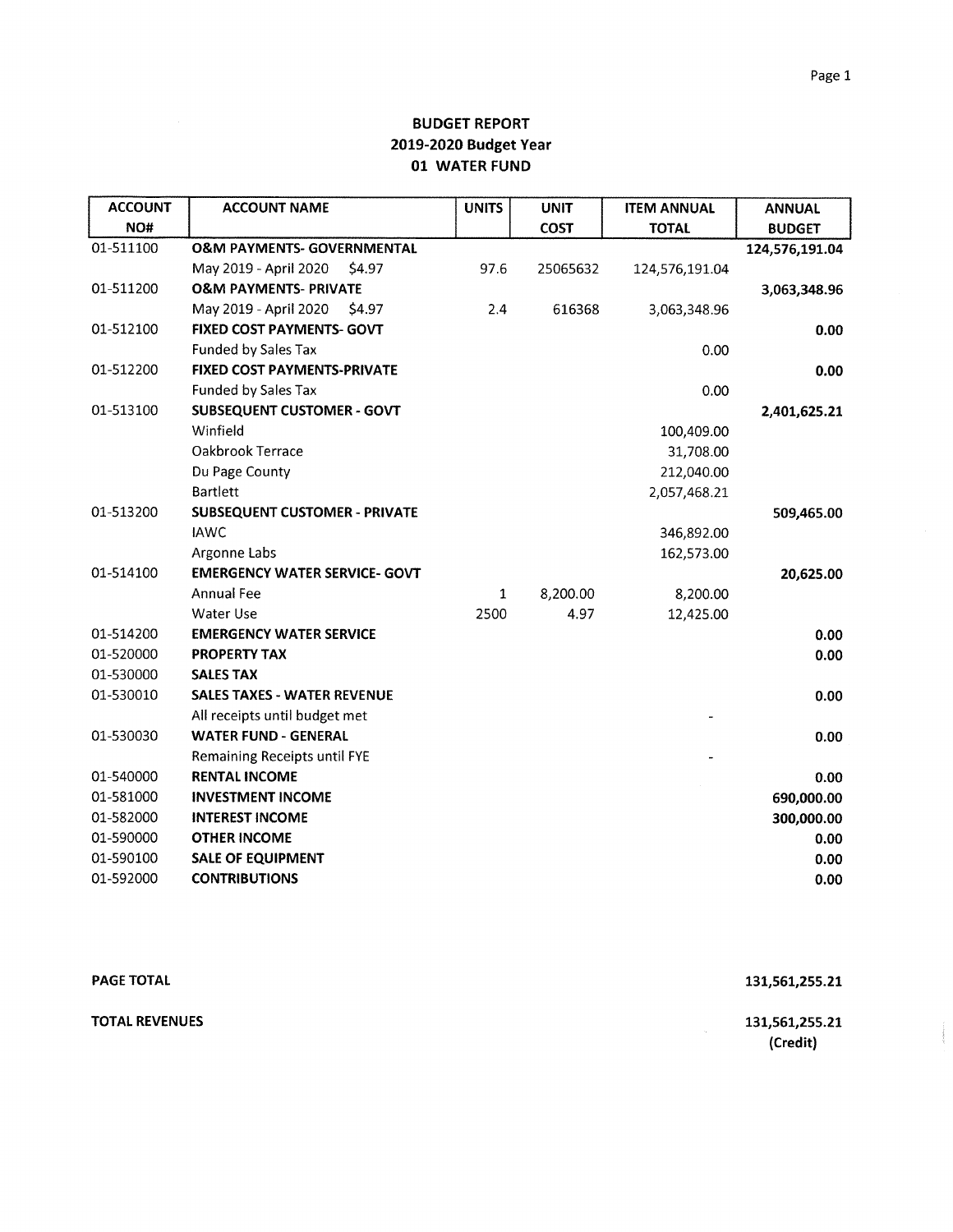| <b>ACCOUNT</b> | <b>ACCOUNT NAME</b>                | <b>UNITS</b>   | <b>UNIT</b>    | <b>ITEM ANNUAL</b> | <b>ANNUAL</b> |
|----------------|------------------------------------|----------------|----------------|--------------------|---------------|
| NO#            |                                    |                | <b>COST</b>    | <b>TOTAL</b>       | <b>BUDGET</b> |
| 01-60-611100   | <b>ADMIN SALARIES</b>              |                |                |                    | 1,605,900.00  |
|                | Administration                     |                | 1 1,580,500.00 | 1,580,500.00       |               |
|                | Treasurer                          | 12             | 1,666.67       | 20,000.00          |               |
|                | Commissioner                       | 9              | 600.00         | 5,400.00           |               |
| 01-60-611200   | <b>OPERATIONS SALARIES</b>         |                |                |                    | 1,949,300.00  |
|                | <b>Operations Department</b>       | $\mathbf{1}$   | 689,300.00     | 689,300.00         |               |
|                | Pipeline Department                | $\mathbf 1$    | 714,200.00     | 714,200.00         |               |
|                | Instrum/Remote Fac Dept            | $\mathbf{1}$   | 545,800.00     | 545,800.00         |               |
| 01-60-611300   | <b>SUMMER INTERNS</b>              |                |                |                    | 40,000.00     |
|                | Interns                            | 4              | 10,000.00      | 40,000.00          |               |
| 01-60-611600   | <b>ADMIN OVERTIME</b>              |                |                |                    | 7,400.00      |
|                | less than 1% of Admin Employees    | $\mathbf{1}$   | 7,400.00       | 7,400.00           |               |
| 01-60-611700   | <b>OPERATIONS OVERTIME</b>         |                |                |                    | 214,423.00    |
|                | 11% of Oper Payroll                | $\mathbf{1}$   | 214,423.00     | 214,423.00         |               |
| 01-60-612100   | PENSION                            |                |                |                    | 369,021.38    |
|                | 2019 IMRF Rate Estimate 6.0%       |                |                | 229,021.38         |               |
|                | <b>Retiree Costs</b>               |                |                | 140,000.00         |               |
| 01-60-612200   | <b>MEDICAL/LIFE BENEFITS</b>       |                |                |                    | 831,570.00    |
|                | <b>Blue Cross Blue Shield</b>      | 7              | 59,000.00      | 413,000.00         |               |
|                | 15% Increase for 2020              | 5              | 67,850.00      | 339,250.00         |               |
|                | Metlife Dental/Vision              | $\overline{7}$ | 5,500.00       | 38,500.00          |               |
|                | 15% Increase for 2020              | 5              | 6,325.00       | 31,625.00          |               |
|                | Principle Life & ADD               | $\overline{7}$ | 1,500.00       | 10,500.00          |               |
|                | 10% Increase for 2020              | 5              | 1,650.00       | 8,250.00           |               |
|                | <b>Healthiest You</b>              | 12             | 350.00         | 4,200.00           |               |
|                | <b>Envision Healthcare</b>         | 12             | 60.00          | 720.00             |               |
|                | <b>Employee Contribution 20%</b>   |                |                | (164, 475.00)      |               |
|                | <b>Employer H.S.A Contribution</b> | $\mathbf{1}$   | 150,000.00     | 150,000.00         |               |
| 01-60-612300   | FEDERAL PAYROLL TAXES              |                |                |                    | 292,002.26    |
|                | <b>Social Security</b>             |                |                | 236,655.43         |               |
|                | Medicare                           |                |                | 55,346.83          |               |
| 01-60-612800   | <b>STATE UNEMPLOYMENT</b>          |                |                |                    | 13,780.00     |
|                | Illinois Estimated 2.65% for 2019  |                |                | 13,780.00          |               |
| 01-60-613100   | <b>TRAVEL</b>                      |                |                |                    | 10,800.00     |
|                | <b>GM Auto Allowance</b>           | 12             | 500.00         | 6,000.00           |               |
|                | <b>ISTHA Tolls</b>                 | 12             | 300.00         | 3,600.00           |               |
|                | Parking                            | 12             | 50.00          | 600.00             |               |
|                | Non Commission Vehicles            |                |                | 600.00             |               |

 $\sim$ 

Ĵ.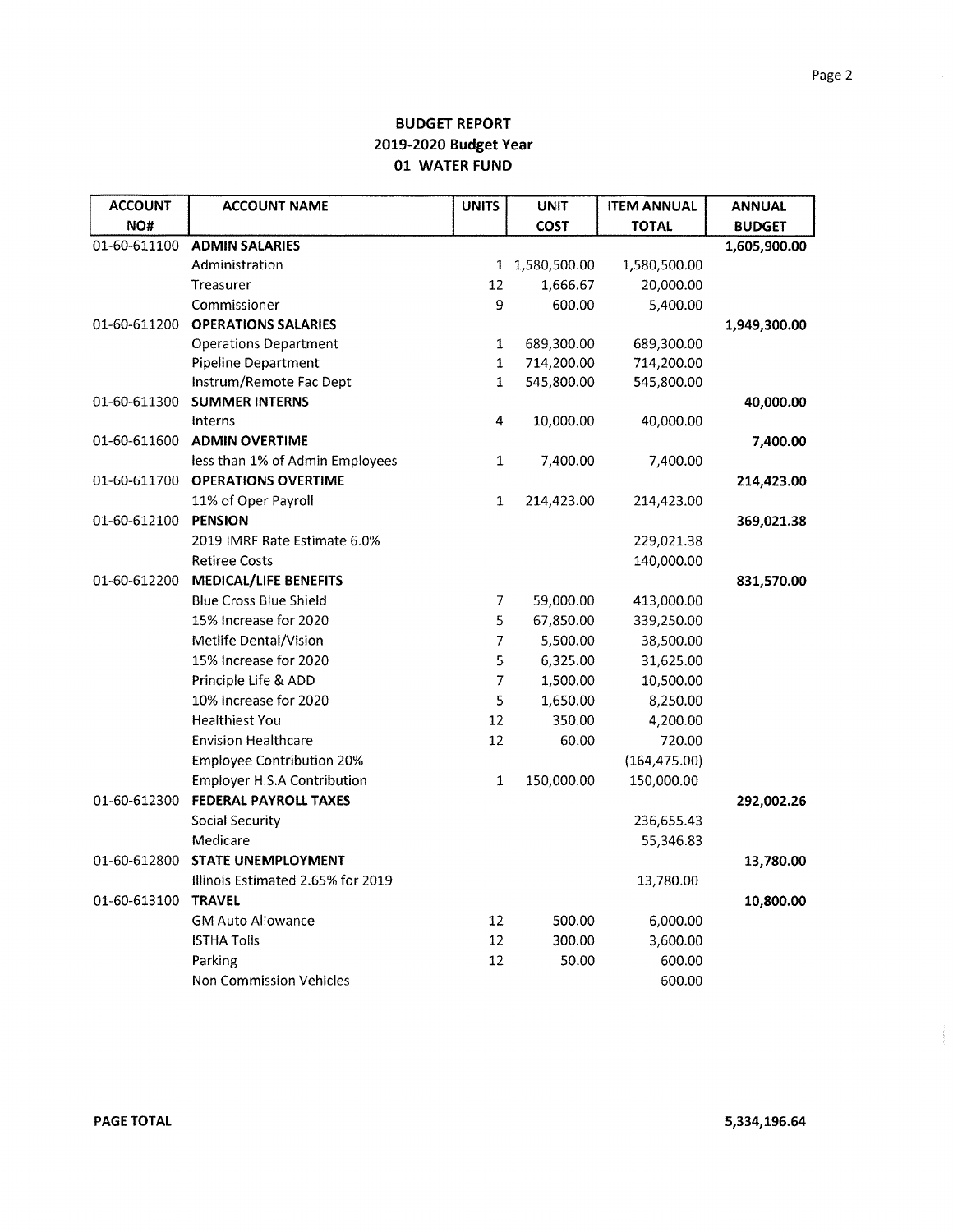| <b>ACCOUNT</b> | <b>ACCOUNT NAME</b>                      | <b>UNITS</b>   | <b>UNIT</b> | <b>ITEM ANNUAL</b> | <b>ANNUAL</b> |
|----------------|------------------------------------------|----------------|-------------|--------------------|---------------|
| NO#            |                                          |                | <b>COST</b> | <b>TOTAL</b>       | <b>BUDGET</b> |
| 01-60-613200   | <b>TRAINING</b>                          |                |             |                    | 37,650.00     |
|                | <b>Instrumentation Classes</b>           | 6              | 250.00      | 1,500.00           |               |
|                | <b>Admin Training</b>                    | 10             | 350.00      | 3,500.00           |               |
|                | <b>O&amp;M Classes</b>                   | 12             | 250.00      | 3,000.00           |               |
|                | <b>Infor Training</b>                    | $\overline{2}$ | 5,000.00    | 10,000.00          |               |
|                | Mgr/Supv Training                        | 5              | 1,000.00    | 5,000.00           |               |
|                | Sharepoint                               | $\mathbf{1}$   | 1,800.00    | 1,800.00           |               |
|                | <b>Electrical/GIS Training</b>           | 3              | 1,500.00    | 4,500.00           |               |
|                | <b>Hach Lab Training</b>                 | 1              | 2,000.00    | 2,000.00           |               |
|                | <b>Incode Training</b>                   | $\mathbf{1}$   | 2,000.00    | 2,000.00           |               |
|                | <b>Operator/Pipeline Training</b>        | 4              | 500.00      | 2,000.00           |               |
|                | Webinars                                 | 3              | 250.00      | 750.00             |               |
|                | Underground Storage Tank                 | 2              | 800.00      | 1,600.00           |               |
| 01-60-613301   | <b>CONFERENCES</b>                       |                |             |                    | 46,700.00     |
|                | <b>AMWA Conference</b>                   | 1              | 3,000.00    | 3,000.00           |               |
|                | <b>AWWA ACE (Denver)</b>                 | 3              | 3,000.00    | 9,000.00           |               |
|                | Misc Conference                          | 3              | 2,500.00    | 7,500.00           |               |
|                | ILGISA Conference                        | $\overline{c}$ | 300.00      | 600.00             |               |
|                | <b>ISAWWA Annual Mtg</b>                 | 6              | 1,200.00    | 7,200.00           |               |
|                | <b>IRTHNET User Conference</b>           | 2              | 1,850.00    | 3,700.00           |               |
|                | <b>Facilities Management</b>             | $\mathbf 1$    | 2,000.00    | 2,000.00           |               |
|                | <b>National Safety Conference</b>        | $\overline{2}$ | 3,300.00    | 6,600.00           |               |
|                | <b>ILGFOA Conference</b>                 | 1              | 1,500.00    | 1,500.00           |               |
|                | <b>IPSI Conference</b>                   | 4              | 1,400.00    | 5,600.00           |               |
| 01-60-613302   | <b>TUITION REIMBURSEMENT</b>             |                |             |                    | 25,000.00     |
|                | <b>Tuition Reimbursement</b>             | 5              | 5,000.00    | 25,000.00          |               |
| 01-60-619100   | <b>OTHER PERSONNEL COSTS</b>             |                |             |                    | 26,300.00     |
|                | <b>Annual Physicals</b>                  | 30             | 300.00      | 9,000.00           |               |
|                | Pre-employment Physicals                 | 3              | 400.00      | 1,200.00           |               |
|                | <b>Employment Ads</b>                    | 3              | 2,500.00    | 7,500.00           |               |
|                | <b>Background Checking</b>               | $10\,$         | 500.00      | 5,000.00           |               |
|                | <b>Employee Assistance</b>               | 12             | 150.00      | 1,800.00           |               |
|                | Security at Commission Mtg               | 12             | 150.00      | 1,800.00           |               |
| 01-60-621000   | <b>WATER CONSERVATION PROGRAM</b>        |                |             |                    | 11,000.00     |
|                | Resources                                | 1              | 10,000.00   | 10,000.00          |               |
|                | Consulting                               | $\mathbf{1}$   | 1,000.00    | 1,000.00           |               |
| 01-60-623200   | <b>BOND ISSUE ADVISORY SERVICES</b>      |                |             |                    | 0.00          |
| 01-60-623300   | <b>INVESTMENT FEES &amp; BANK CHARGE</b> |                |             |                    | 111,200.00    |
|                | <b>Investment Fees</b>                   | $\mathbf 1$    | 110,000.00  | 110,000.00         |               |
|                | <b>Banking Fees</b>                      | 12             | 100.00      | 1,200.00           |               |

 $\sim$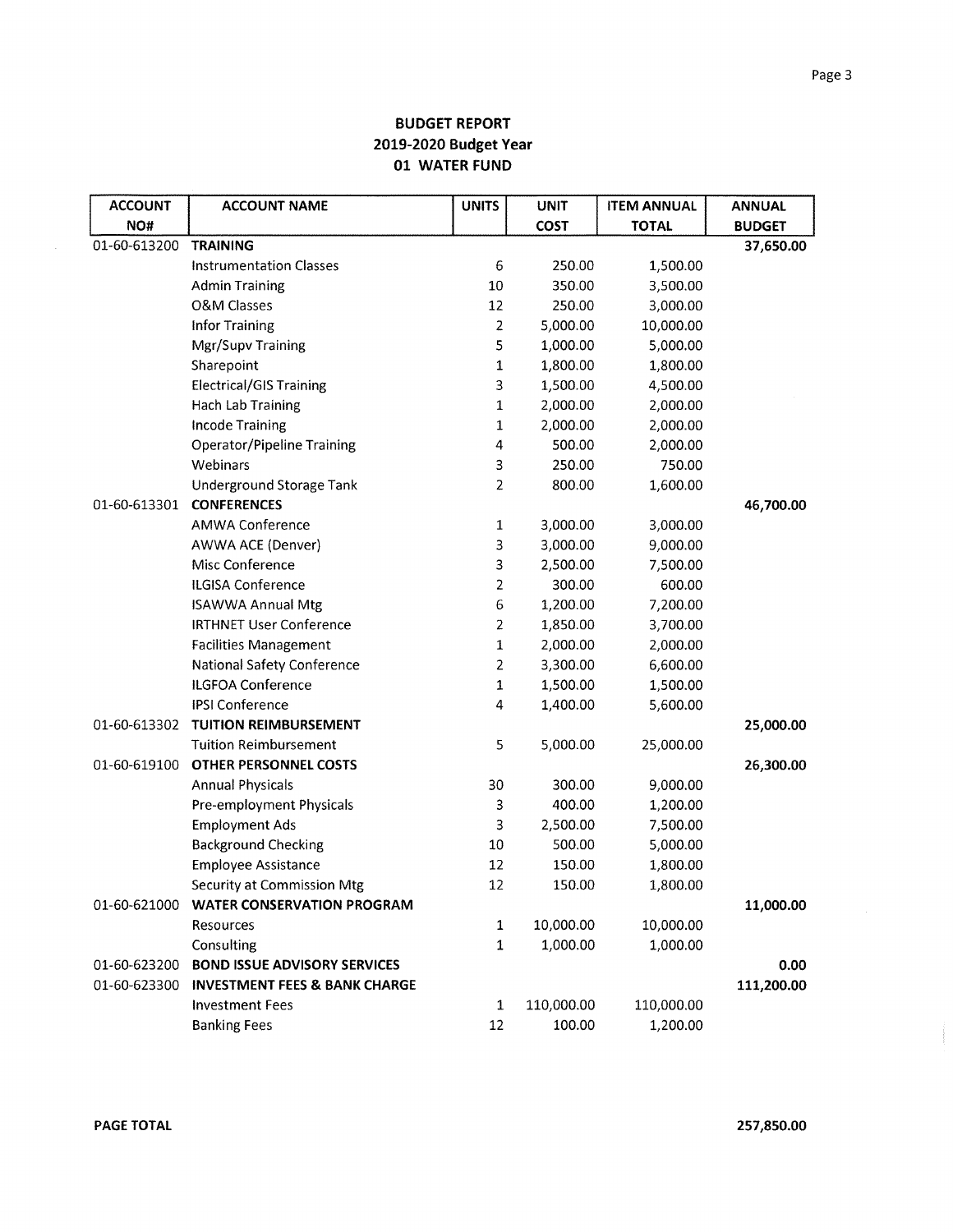| <b>ACCOUNT</b> | <b>ACCOUNT NAME</b>                 | <b>UNITS</b>   | <b>UNIT</b> | <b>ITEM ANNUAL</b> | <b>ANNUAL</b> |
|----------------|-------------------------------------|----------------|-------------|--------------------|---------------|
| NO#            |                                     |                | <b>COST</b> | <b>TOTAL</b>       | <b>BUDGET</b> |
| 01-60-625100   | <b>LEGAL SERVICES- GENERAL</b>      |                |             |                    | 90,000.00     |
|                | General                             | 1              | 65,000.00   | 65,000.00          |               |
|                | Litigation                          | 1              | 25,000.00   | 25,000.00          |               |
| 01-60-625200   | <b>BOND COUNSEL</b>                 |                |             |                    | 0.00          |
|                | Certificate of Debt                 | 1              | 0.00        | 0.00               |               |
| 01-60-625300   | <b>LEGAL SERVICES- SPECIAL</b>      |                |             |                    | 50,000.00     |
|                | As Required                         | $\mathbf 1$    | 50,000.00   | 50,000.00          |               |
| 01-60-625800   | <b>LEGAL NOTICES</b>                |                |             |                    | 37,500.00     |
|                | <b>Admin Legal Notices</b>          | $\mathbf 1$    | 8,500.00    | 8,500.00           |               |
|                | <b>Project Legal Notices</b>        | 10             | 1,200.00    | 12,000.00          |               |
|                | <b>Operations Legal Notices</b>     | 4              | 2,000.00    | 8,000.00           |               |
|                | <b>Treasurers Report</b>            | 1              | 8,000.00    | 8,000.00           |               |
|                | <b>HR Notices</b>                   | $\overline{2}$ | 500.00      | 1,000.00           |               |
| 01-60-625900   | <b>OTHER LEGAL SERVICES</b>         |                |             |                    | 0.00          |
| 01-60-626000   | <b>AUDIT SERVICES</b>               |                |             |                    | 31,000.00     |
|                | Audit FY 2019                       | $\mathbf 1$    | 31,000.00   | 31,000.00          |               |
| 01-60-628000   | <b>CONSULTING SERVICES</b>          |                |             |                    | 230,700.00    |
|                | <b>Network Consultants</b>          | 1              | 40,000.00   | 40,000.00          |               |
|                | Incode Finance Programming          | 1              | 5,000.00    | 5,000.00           |               |
|                | <b>Unidentified Services</b>        | 1              | 50,000.00   | 50,000.00          |               |
|                | Application Develop.                | 1              | 30,000.00   | 30,000.00          |               |
|                | <b>Electrical Supply Consult</b>    | 1              | 5,000.00    | 5,000.00           |               |
|                | <b>Stand Operating Procedures</b>   | 1              | 3,000.00    | 3,000.00           |               |
|                | <b>Document Management</b>          | $\mathbf 1$    | 5,000.00    | 5,000.00           |               |
|                | <b>Engineering Consult</b>          | $\mathbf 1$    | 70,000.00   | 70,000.00          |               |
|                | <b>HR Consultants</b>               | $\mathbf 1$    | 20,000.00   | 20,000.00          |               |
|                | <b>Actuarial Consultant</b>         | $\mathbf 1$    | 2,700.00    | 2,700.00           |               |
| 01-60-629000   | <b>CONTRACTUAL SERVICES</b>         |                |             |                    | 628,320.00    |
|                | <b>Accounting Service</b>           | 12             | 5,500.00    | 66,000.00          |               |
|                | Annual UPS Maintenance              | $\mathbf 1$    | 12,000.00   | 12,000.00          |               |
|                | <b>IRTHNET Service / Storage</b>    | $\mathbf{1}$   | 20,200.00   | 20,200.00          |               |
|                | <b>Custodial Service</b>            | 12             | 2,500.00    | 30,000.00          |               |
|                | <b>Landscaping Services</b>         | 7              | 5,000.00    | 35,000.00          |               |
|                | Landscape Conversion                | $\mathbf 1$    | 13,000.00   | 13,000.00          |               |
|                | <b>Window Cleaning Service</b>      | 12             | 1,000.00    | 12,000.00          |               |
|                | <b>Elevator Service Contract</b>    | $12\,$         | 200.00      | 2,400.00           |               |
|                | Fire Alarm Panel Service            | 12             | 1,300.00    | 15,600.00          |               |
|                | <b>Exterminator Service</b>         | 12             | 200.00      | 2,400.00           |               |
|                | Refuse Service                      | 12             | 700.00      | 8,400.00           |               |
|                | Floor Mat Service                   | 12             | 600.00      | 7,200.00           |               |
|                | Server Hardware Agreement           | ${\bf 1}$      | 6,500.00    | 6,500.00           |               |
|                | <b>Temporary Personnel Services</b> | $\mathbf 1$    | 30,000.00   | 30,000.00          |               |

 $\label{eq:11} \begin{array}{l} \frac{1}{2} \left( \frac{1}{2} \, \frac{1}{2} \, \frac{1}{2} \, \frac{1}{2} \, \frac{1}{2} \, \frac{1}{2} \, \frac{1}{2} \, \frac{1}{2} \, \frac{1}{2} \, \frac{1}{2} \, \frac{1}{2} \, \frac{1}{2} \, \frac{1}{2} \, \frac{1}{2} \, \frac{1}{2} \, \frac{1}{2} \, \frac{1}{2} \, \frac{1}{2} \, \frac{1}{2} \, \frac{1}{2} \, \frac{1}{2} \, \frac{1}{2$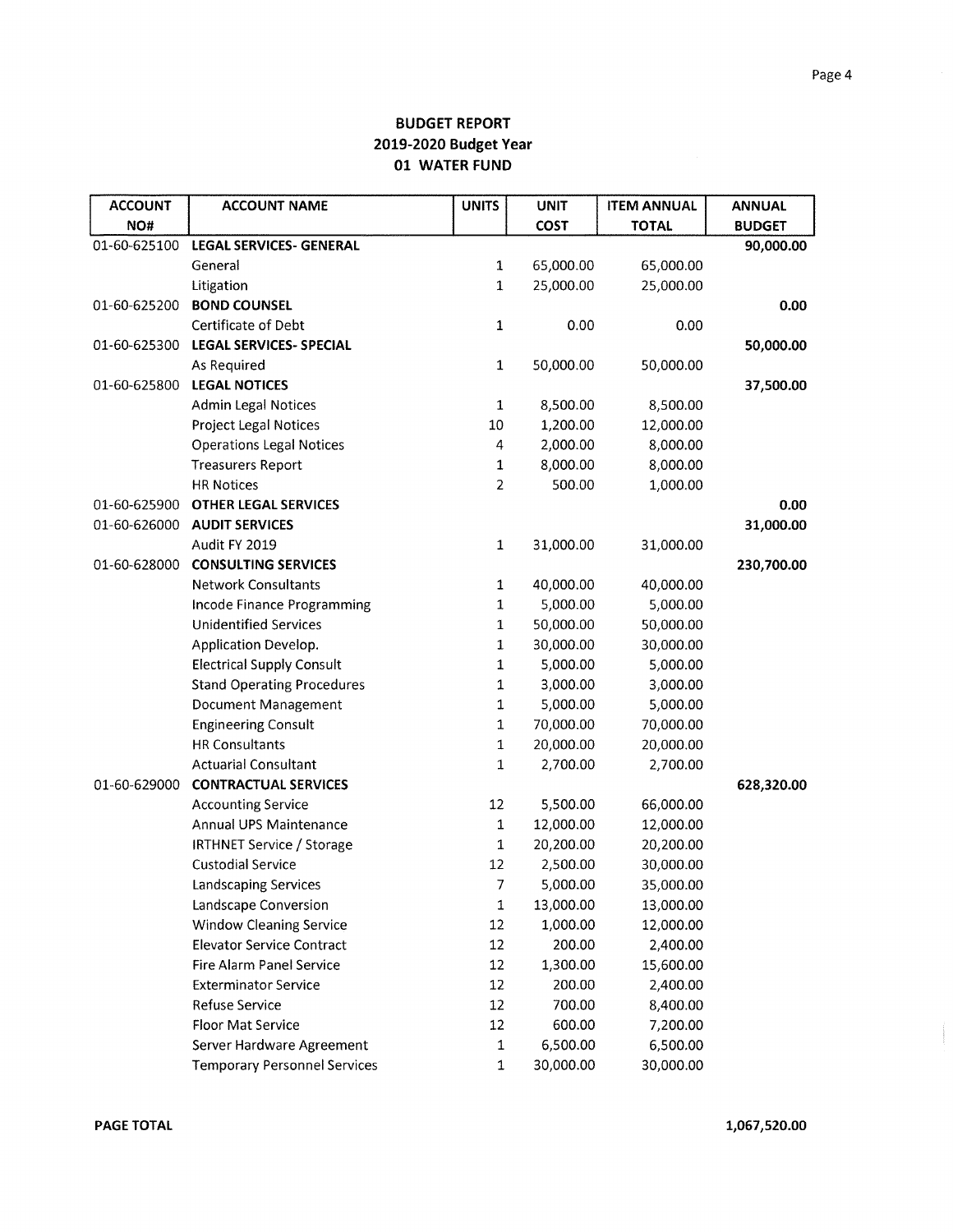| <b>ACCOUNT</b> | <b>ACCOUNT NAME</b>                       | <b>UNITS</b> | <b>UNIT</b> | <b>ITEM ANNUAL</b> | <b>ANNUAL</b> |
|----------------|-------------------------------------------|--------------|-------------|--------------------|---------------|
| NO#            |                                           |              | <b>COST</b> | <b>TOTAL</b>       | <b>BUDGET</b> |
| 01-60-629000   | <b>CONTRACTUAL SERVICES (CONT.)</b>       |              |             |                    |               |
|                | Network Support/Monitoring                | 12           | 8,300.00    | 99,600.00          |               |
|                | <b>HVAC Service and Controls Contract</b> | $\mathbf{1}$ | 15,000.00   | 15,000.00          |               |
|                | <b>Overhead Door Service Contract</b>     | $\mathbf{1}$ | 7,000.00    | 7,000.00           |               |
|                | dpwc.org Web Hosting                      | 12           | 60.00       | 720.00             |               |
|                | <b>Annual Freq Protection</b>             | 1            | 500.00      | 500.00             |               |
|                | <b>HSQ Maintenance Contract</b>           | $\mathbf 1$  | 12,000.00   | 12,000.00          |               |
|                | Cloud Backup Service                      | $\mathbf{1}$ | 0.00        | 0.00               |               |
|                | Hach Maintenance                          | $\mathbf{1}$ | 7,500.00    | 7,500.00           |               |
|                | <b>Terrazzo Floor Maintenance</b>         | $\mathbf 1$  | 10,000.00   | 10,000.00          |               |
|                | Generator Service and PM                  | 12           | 1,000.00    | 12,000.00          |               |
|                | <b>Email Threat Protection</b>            | $\mathbf 1$  | 4,500.00    | 4,500.00           |               |
|                | <b>GPS Vehicle Tracking</b>               | 12           | 400.00      | 4,800.00           |               |
|                | <b>Rating Agency Annual Fees</b>          | $\mathbf 1$  | 4,000.00    | 4,000.00           |               |
|                | Comprehensive IT Security                 | $\mathbf 1$  | 190,000.00  | 190,000.00         |               |
| 01-60-641100   | <b>GENERAL LIABILITY INSURANCE</b>        |              |             |                    | 54,000.00     |
|                | <b>General Liability</b>                  | $\mathbf{1}$ | 35,000.00   | 35,000.00          |               |
|                | <b>UST</b>                                | $\mathbf 1$  | 2,000.00    | 2,000.00           |               |
|                | Crime                                     | $\mathbf{1}$ | 5,000.00    | 5,000.00           |               |
|                | Pollution (1/3 of Premium)                | $\mathbf{1}$ | 12,000.00   | 12,000.00          |               |
| 01-60-641200   | PUBLIC OFFICIAL LIABILITY                 |              |             |                    | 22,300.00     |
|                | Treasurer's Bond                          | $\mathbf 1$  | 5,300.00    | 5,300.00           |               |
|                | <b>General Manager's Bond</b>             | $\mathbf 1$  | 15,000.00   | 15,000.00          |               |
|                | Commissioners' Bond                       | $\mathbf{1}$ | 2,000.00    | 2,000.00           |               |
| 01-60-641500   | <b>WORKER'S COMPENSATION</b>              |              |             |                    | 110,000.00    |
|                | Illinois Public Risk Fund                 | $\mathbf 1$  | 110,000.00  | 110,000.00         |               |
| 01-60-641600   | <b>EXCESS LIABILITY COVERAGE</b>          |              |             |                    | 35,000.00     |
|                | Umbrella                                  | $\mathbf 1$  | 35,000.00   | 35,000.00          |               |
| 01-60-642100   | <b>PROPERTY INSURANCE</b>                 |              |             |                    | 381,000.00    |
|                | Property                                  | 1            | 345,000.00  | 345,000.00         |               |
|                | <b>Insurance Fees</b>                     | 1            | 36,000.00   | 36,000.00          |               |
| 01-60-642200   | <b>AUTOMOBILE INSURANCE</b>               |              |             |                    | 17,000.00     |
|                | Auto Insurance                            | 1            | 17,000.00   | 17,000.00          |               |
| 01-60-649100   | SELF INSURANCE PROPERTY                   |              |             |                    | 50,000.00     |
|                | Above & Below Ground 1 Incident           | $\mathbf{1}$ | 50,000.00   | 50,000.00          |               |
| 01-60-651200   | <b>GENERATOR DIESEL FUEL</b>              |              |             |                    | 112,500.00    |
|                | Diesel Fuel                               | 25,000       | 4.50        | 112,500.00         |               |
| 01-60-651300   | <b>NATURAL GAS</b>                        |              |             |                    | 33,000.00     |
|                | <b>Natural Gas Service</b>                | $\mathbf{1}$ | 33,000.00   | 33,000.00          |               |
| 01-60-651401   | <b>TELEPHONE</b>                          |              |             |                    | 33,120.00     |
|                | MIS - IP Flex                             | 12           | 700.00      | 8,400.00           |               |
|                | POTS Lines                                | 12           | 500.00      | 6,000.00           |               |

 $\bar{\gamma}$ 

 $\label{eq:1} \begin{aligned} \mathcal{L}_{\text{G}}(x) &= \mathcal{L}_{\text{G}}(x) \in \mathcal{L}_{\text{G}}(x), \end{aligned}$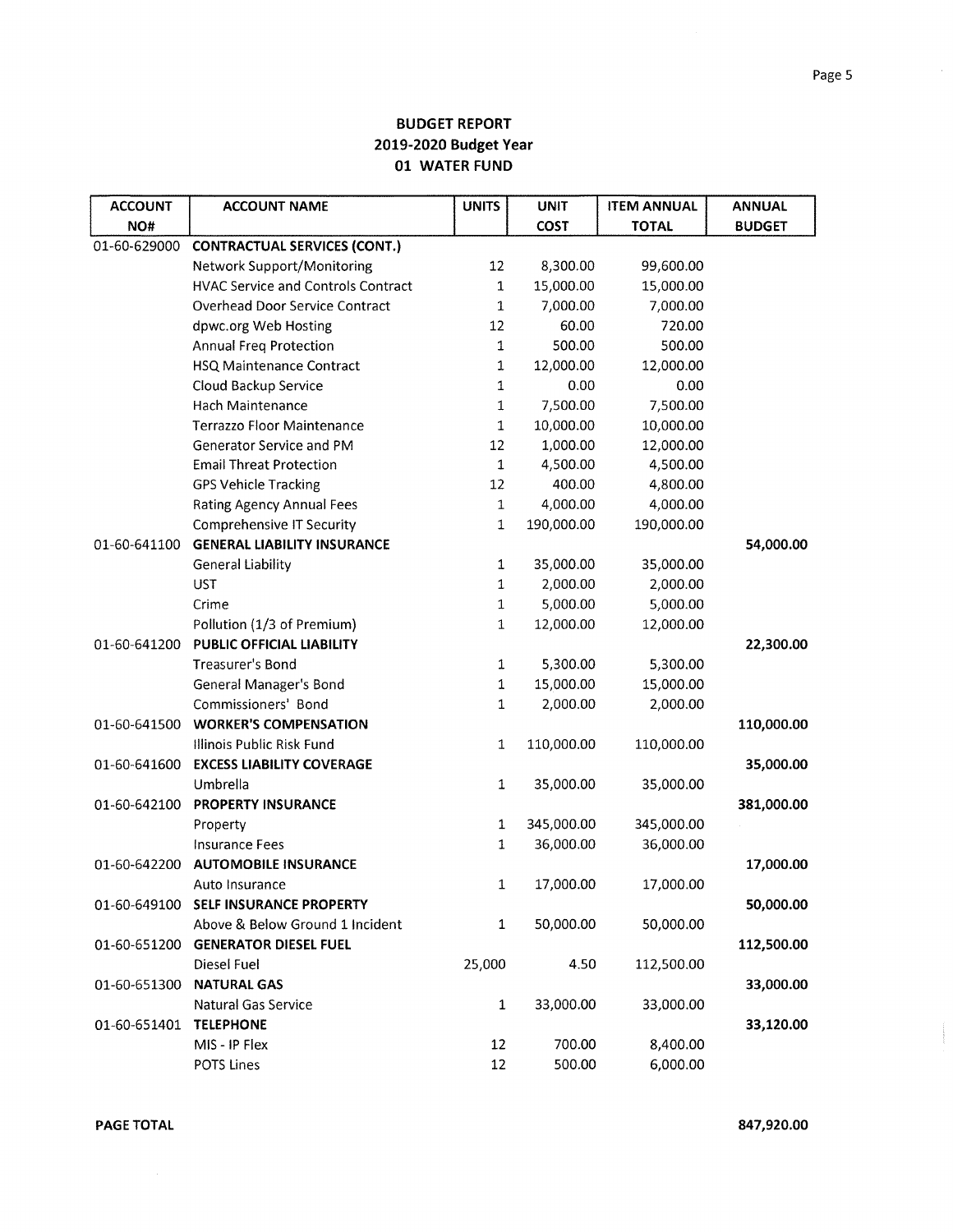| <b>ACCOUNT</b> | <b>ACCOUNT NAME</b>                     | <b>UNITS</b>   | <b>UNIT</b> | <b>ITEM ANNUAL</b> | <b>ANNUAL</b> |
|----------------|-----------------------------------------|----------------|-------------|--------------------|---------------|
| NO#            |                                         |                | COST        | <b>TOTAL</b>       | <b>BUDGET</b> |
| 01-60-651401   | <b>TELEPHONE (CONT.)</b>                |                |             |                    |               |
|                | ComCast Internet                        | 12             | 360.00      | 4,320.00           |               |
|                | IP Flex Call Plan C                     | 12             | 250.00      | 3,000.00           |               |
|                | Ipad Internet Services                  | 12             | 750.00      | 9,000.00           |               |
|                | U-Verse Internet                        | 12             | 200.00      | 2,400.00           |               |
| 01-60-651402   | <b>CELL PHONE &amp; CORR. TELEMETRY</b> |                |             |                    | 31,300.00     |
|                | Cellular Service                        | 12             | 2,000.00    | 24,000.00          |               |
|                | Cellular RTU Charge                     | 12             | 150.00      | 1,800.00           |               |
|                | Phones and supplies                     | $\mathbf{1}$   | 3,000.00    | 3,000.00           |               |
|                | Beacon Endpoint Annual Cellular         | $\mathbf 1$    | 2,500.00    | 2,500.00           |               |
| 01-60-651403   | <b>RADIOS</b>                           |                |             |                    | 9,360.00      |
|                | STARCOM21                               | 12             | 780.00      | 9,360.00           |               |
| 01-60-651404   | <b>REPAIRS &amp; EQUIPMENT</b>          |                |             |                    | 4,000.00      |
|                | Cellular Repair                         | 1              | 1,000.00    | 1,000.00           |               |
|                | Vehicle Radio Removal/Replacement       | 1              | 800.00      | 800.00             |               |
|                | Radio Maintenance                       | 12             | 100.00      | 1,200.00           |               |
|                | 450 MHZ Radio Replacements              | $\overline{2}$ | 500.00      | 1,000.00           |               |
| 01-60-652100   | <b>OFFICE SUPPLIES</b>                  |                |             |                    | 28,620.00     |
|                | <b>General Office Supplies</b>          | 12             | 2,210.00    | 26,520.00          |               |
|                | Print supplies                          | $\mathbf 1$    | 600.00      | 600.00             |               |
|                | <b>Check Stock</b>                      | 1              | 500.00      | 500.00             |               |
|                | Printer & Plotter Paper                 | $\mathbf{1}$   | 1,000.00    | 1,000.00           |               |
| 01-60-652200   | <b>BOOKS &amp; PUBLICATIONS</b>         |                |             |                    | 4,371.00      |
|                | <b>Blue Book Subscription</b>           | $\mathbf{1}$   | 1,650.00    | 1,650.00           |               |
|                | <b>Training References</b>              | $\overline{2}$ | 1,000.00    | 2,000.00           |               |
|                | <b>Standards &amp; References</b>       | $\mathbf{1}$   | 250.00      | 250.00             |               |
|                | Eng News Record                         | $\mathbf 1$    | 90.00       | 90.00              |               |
|                | Best's Key Rating Guide                 | $\mathbf{1}$   | 165.00      | 165.00             |               |
|                | Rothstein OSHA Law                      | $\mathbf 1$    | 116.00      | 116.00             |               |
|                | <b>GIS Books</b>                        | $\mathbf{1}$   | 100.00      | 100.00             |               |
| 01-60-653100   | PRINTING- GENERAL                       |                |             |                    | 5,650.00      |
|                | Large Print Jobs                        | $\mathbf 1$    | 750.00      | 750.00             |               |
|                | Photos                                  | $\mathbf 1$    | 500.00      | 500.00             |               |
|                | Letterhead                              | $\mathbf{1}$   | 800.00      | 800.00             |               |
|                | Forms                                   | 1              | 200.00      | 200.00             |               |
|                | <b>Business Cards</b>                   | 4              | 100.00      | 400.00             |               |
|                | <b>Construction Plan Printing</b>       | 1              | 1,000.00    | 1,000.00           |               |
|                | Printing & Mounting                     | $\mathbf{1}$   | 2,000.00    | 2,000.00           |               |

 $\epsilon$ 

participation.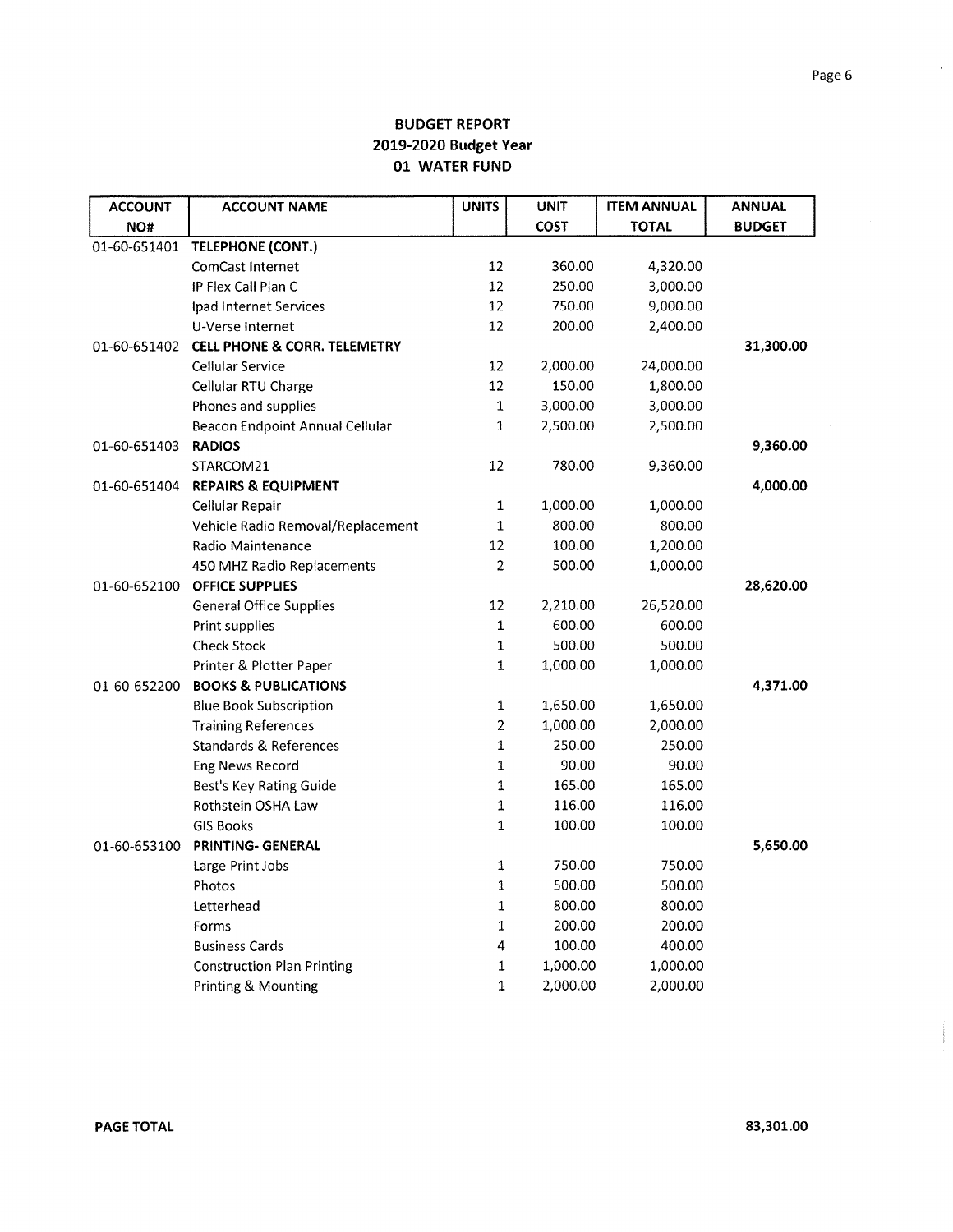| <b>ACCOUNT</b> | <b>ACCOUNT NAME</b>                           | <b>UNITS</b>   | <b>UNIT</b> | <b>ITEM ANNUAL</b> | <b>ANNUAL</b> |
|----------------|-----------------------------------------------|----------------|-------------|--------------------|---------------|
| NO#            |                                               |                | COST        | <b>TOTAL</b>       | <b>BUDGET</b> |
| 01-60-653200   | <b>POSTAGE &amp; DELIVERY</b>                 |                |             |                    | 6,600.00      |
|                | <b>US Postal Service</b>                      | 12             | 200.00      | 2,400.00           |               |
|                | Overnight Service Board                       | 12             | 100.00      | 1,200.00           |               |
|                | Overnight Delivery Misc                       | 10             | 300.00      | 3,000.00           |               |
| 01-60-654000   | <b>PROFESSIONAL DUES</b>                      |                |             |                    | 24,105.00     |
|                | NACE Dues (2 yrs)                             | 4              | 250.00      | 1,000.00           |               |
|                | <b>Operators License</b>                      | 12             | 40.00       | 480.00             |               |
|                | ISA Membership Dues                           | $\overline{2}$ | 250.00      | 500.00             |               |
|                | <b>GFOA Dues</b>                              | $\mathbf 1$    | 250.00      | 250.00             |               |
|                | IL GFOA Dues                                  | $\mathbf 1$    | 500.00      | 500.00             |               |
|                | <b>AWWA &amp; AMWA Commission Dues</b>        | $\mathbf 1$    | 15,000.00   | 15,000.00          |               |
|                | <b>AWWA Research Fund</b>                     | $\mathbf{1}$   | 2,500.00    | 2,500.00           |               |
|                | Mid Central Water Works                       | $\overline{2}$ | 125.00      | 250.00             |               |
|                | ILGISA Membership Dues                        | $\mathbf 1$    | 100.00      | 100.00             |               |
|                | Alliance for Water Efficiency                 | 1              | 3,200.00    | 3,200.00           |               |
|                | Membership IFMA                               | 1              | 325.00      | 325.00             |               |
| 01-60-655000   | REPAIRS & MAINT- OFFICE EQUIP                 |                |             |                    | 13,620.00     |
|                | <b>Copier Maint</b>                           | 12             | 500.00      | 6,000.00           |               |
|                | Copier Usage                                  | 12             | 350.00      | 4,200.00           |               |
|                | Postage Meter Rental                          | $\overline{4}$ | 630.00      | 2,520.00           |               |
|                | Postage Meter Repairs                         | 1              | 900.00      | 900.00             |               |
| 01-60-656000   | <b>REPAIRS &amp; MAINT- BLDGS &amp; GRNDS</b> |                |             |                    | 213,000.00    |
|                | <b>Custodial Supplies</b>                     | 12             | 800.00      | 9,600.00           |               |
|                | <b>Fire Alarm Monitor Service</b>             | $\mathbf{1}$   | 1,500.00    | 1,500.00           |               |
|                | Police & Fire Protection                      | 1              | 61,000.00   | 61,000.00          |               |
|                | City Elevator Inspection                      | 2              | 500.00      | 1,000.00           |               |
|                | <b>Building Supplies</b>                      | 12             | 1,500.00    | 18,000.00          |               |
|                | <b>HVAC Systems &amp; Modifications</b>       | $\mathbf{1}$   | 10,000.00   | 10,000.00          |               |
|                | Rock Salt & Icemelt                           | 1              | 11,000.00   | 11,000.00          |               |
|                | Fire Ext Recharge                             | 1              | 2,000.00    | 2,000.00           |               |
|                | Quick Response Electrical Work                | 1              | 40,000.00   | 40,000.00          |               |
|                | <b>Security Syst Maintenance</b>              | 1              | 20,000.00   | 20,000.00          |               |
|                | Forklift Truck Repair                         | $\overline{2}$ | 1,200.00    | 2,400.00           |               |
|                | <b>Elevator Repairs</b>                       | $\overline{2}$ | 2,500.00    | 5,000.00           |               |
|                | <b>Underground Storage Testing</b>            | 1              | 2,500.00    | 2,500.00           |               |
|                | <b>Battery Repair &amp; Service</b>           | 4              | 500.00      | 2,000.00           |               |
|                | <b>Generator Repairs</b>                      | $\mathbf{1}$   | 10,000.00   | 10,000.00          |               |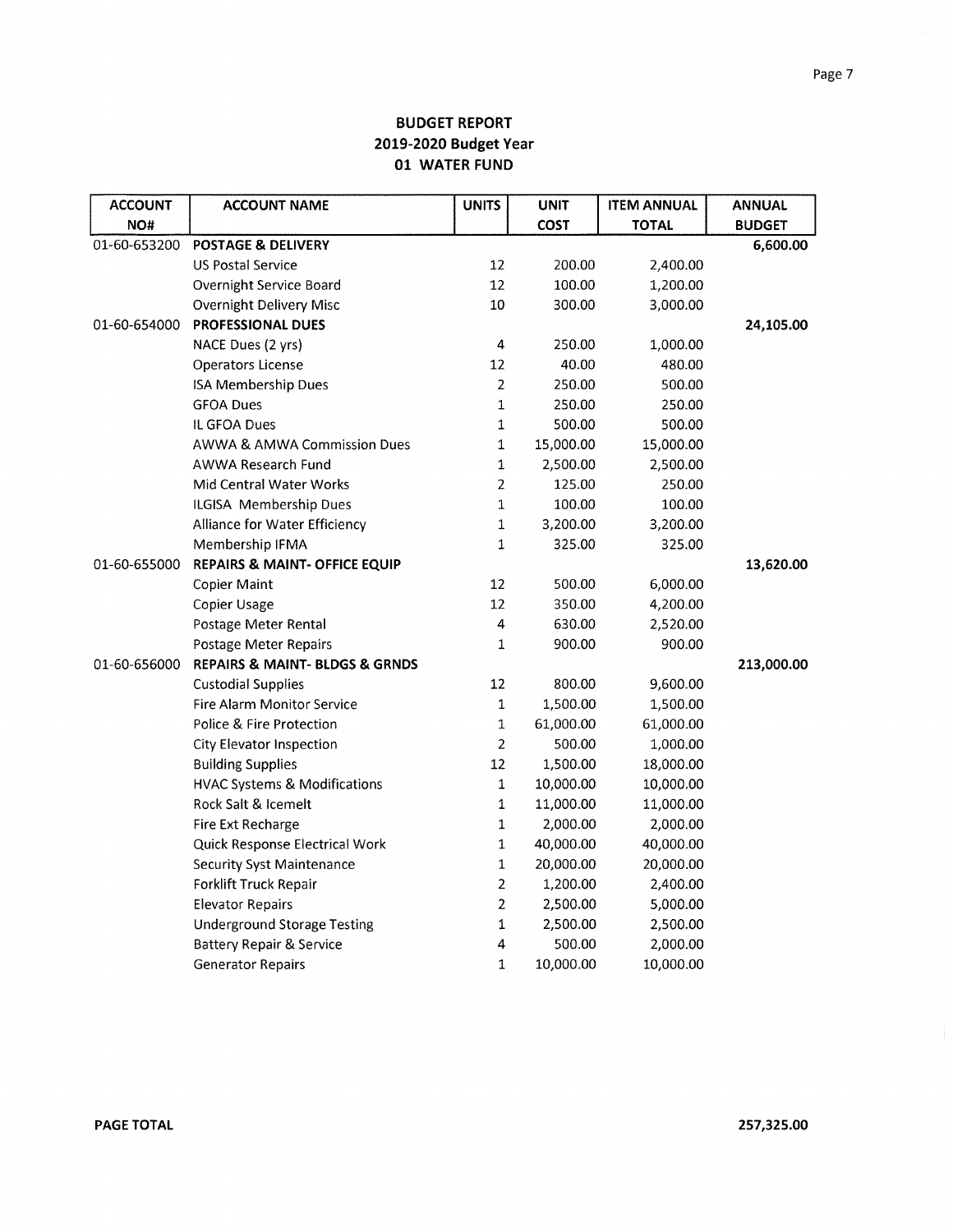| <b>ACCOUNT</b> | <b>ACCOUNT NAME</b>                     | <b>UNITS</b> | <b>UNIT</b>    | <b>ITEM ANNUAL</b> | <b>ANNUAL</b>  |
|----------------|-----------------------------------------|--------------|----------------|--------------------|----------------|
| NO#            |                                         |              | <b>COST</b>    | <b>TOTAL</b>       | <b>BUDGET</b>  |
| 01-60-656000   | REPAIRS & MAINT- BLDGS & GRNDS (CONT.)  |              |                |                    |                |
|                | <b>Aerial Lift Service</b>              | $\mathbf{1}$ | 2,000.00       | 2,000.00           |                |
|                | Chillers                                | 1            | 10,000.00      | 10,000.00          |                |
|                | Crane Inspections & Repairs             | $\mathbf{1}$ | 5,000.00       | 5,000.00           |                |
| 01-60-658000   | <b>COMPUTER SOFTWARE</b>                |              |                |                    | 25,200.00      |
|                | <b>Network Upgrades</b>                 | $\mathbf{1}$ | 20,000.00      | 20,000.00          |                |
|                | Misc. GIS software                      | 1            | 200.00         | 200.00             |                |
|                | Document Management System              | 1            | 0.00           | 0.00               |                |
|                | Misc Software Programs                  | $\mathbf{1}$ | 5,000.00       | 5,000.00           |                |
| 01-60-659000   | <b>COMPUTER/SOFTWARE MAINTENANCE</b>    |              |                |                    | 110,500.00     |
|                | <b>ESRI Software Maint</b>              | $\mathbf{1}$ | 10,100.00      | 10,100.00          |                |
|                | Infor 7i Software Maint                 | 1            | 52,500.00      | 52,500.00          |                |
|                | Incode Software                         | 1            | 15,000.00      | 15,000.00          |                |
|                | <b>AUTOCAD License</b>                  | $\mathbf{1}$ | 1,100.00       | 1,100.00           |                |
|                | Maplogic Layout Manager                 | $\mathbf{1}$ | 250.00         | 250.00             |                |
|                | Google SketchUp Pro                     | $\mathbf{1}$ | 150.00         | 150.00             |                |
|                | Google Earth Pro                        | 1            | 400.00         | 400.00             |                |
|                | Misc Hardware and Repairs               | 1            | 4,000.00       | 4,000.00           |                |
|                | Software License Renewals               | $\mathbf 1$  | 17,000.00      | 17,000.00          |                |
|                | Office 365 Government                   | $\mathbf{1}$ | 10,000.00      | 10,000.00          |                |
| 01-60-659100   | OTHER ADMINISTRATIVE EXPENSE            |              |                |                    | 11,100.00      |
|                | <b>Misc Meeting Expenses</b>            | $\mathbf{1}$ | 3,000.00       | 3,000.00           |                |
|                | <b>Retirement Plaques</b>               | 4            | 200.00         | 800.00             |                |
|                | <b>Scanning Service</b>                 | $\mathbf{1}$ | 4,000.00       | 4,000.00           |                |
|                | HR Plus Background Checks (Contractors) | 6            | 500.00         | 3,000.00           |                |
|                | <b>Notary Public Renewals</b>           | 3            | 100.00         | 300.00             |                |
| 01-60-661101   | <b>WATER BILLING</b>                    |              |                |                    | 105,375,628.87 |
|                | Water Purchase (May-April) \$3.98       |              | 26,476,289     | 105,375,628.87     |                |
| 01-60-661102   | <b>ELECTRICITY</b>                      |              |                |                    | 1,300,000.00   |
|                | <b>LPS Electrical Charges</b>           |              | 1 1,300,000.00 | 1,300,000.00       |                |

 $\frac{1}{2}$ 

 $\bar{\gamma}$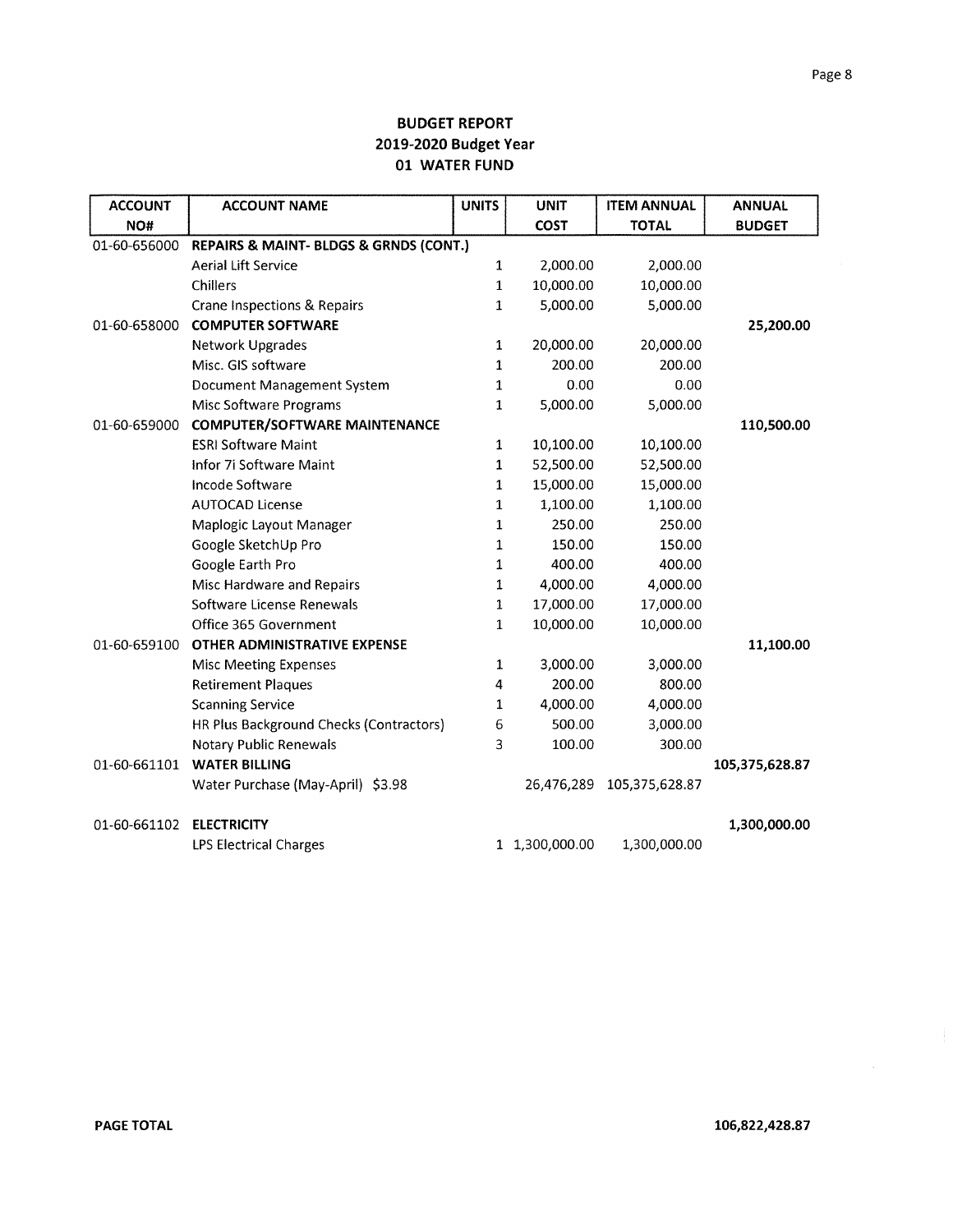| <b>ACCOUNT</b> | <b>ACCOUNT NAME</b>                        | <b>UNITS</b> | <b>UNIT</b>    | <b>ITEM ANNUAL</b> | <b>ANNUAL</b> |
|----------------|--------------------------------------------|--------------|----------------|--------------------|---------------|
| NO#            |                                            |              | COST           | <b>TOTAL</b>       | <b>BUDGET</b> |
| 01-60-661103   | <b>OPERATIONS &amp; MAINTENANCE</b>        |              |                |                    | 720,000.00    |
|                | LPS 50% O&M Charges                        | 12           | 60,000.00      | 720,000.00         |               |
| 01-60-661104   | <b>MAJOR MAINTENANCE</b>                   |              |                |                    | 150,000.00    |
|                | <b>HVAC Upgrade</b>                        | 1            | 100,000.00     | 100,000.00         |               |
|                | <b>Generator Maintenance</b>               | 1            | 50,000.00      | 50,000.00          |               |
| 01-60-661105   | <b>MAJOR MAINTENANCE BILLED</b>            |              |                |                    | 0.00          |
| 01-60-661200   | <b>ELECTRIC- DuPAGE</b>                    |              |                |                    | 0.00          |
| 01-60-661201   | <b>PUMP STATION</b>                        |              |                |                    | 1,900,000.00  |
|                | <b>DPS Electrical Charges</b>              |              | 1 1,900,000.00 | 1,900,000.00       |               |
| 01-60-661202   | <b>METER STATION, ROV, TANK SITE</b>       |              |                |                    | 151,000.00    |
|                | <b>COMED Accts</b>                         | 1            | 140,000.00     | 140,000.00         |               |
|                | Naper Accts                                | 1            | 11,000.00      | 11,000.00          |               |
| 01-60-661300   | <b>WATER CHEMICALS</b>                     |              |                |                    | 49,200.00     |
|                | Sodium Hypochorite                         | 12           | 3,750.00       | 45,000.00          |               |
|                | De-Chlor Chemicals                         | 6            | 700.00         | 4,200.00           |               |
| 01-60-661400   | <b>WATER TESTING</b>                       |              |                |                    | 33,750.00     |
|                | Analyzers, Supplies & Equipment            | 1            | 20,000.00      | 20,000.00          |               |
|                | <b>IEPA Lab Testing Program</b>            | 1            | 2,750.00       | 2,750.00           |               |
|                | Suburban Lab (Misc)                        | 1            | 4,000.00       | 4,000.00           |               |
|                | <b>HACH Field Analyzers &amp; Supplies</b> | 1            | 7,000.00       | 7,000.00           |               |
| 01-60-661403   | <b>WATER TESTING - COR CONTROL</b>         |              |                |                    | 0.00          |
| 01-60-662000   | PUMP STATION - OPERATING                   |              |                |                    |               |
| 01-60-662100   | <b>PUMPING SERVICES</b>                    |              |                |                    | 187,800.00    |
|                | Highlift Pump Repair                       | $\mathbf{1}$ | 80,000.00      | 80,000.00          |               |
|                | Small Tools / Equipment                    | 12           | 600.00         | 7,200.00           |               |
|                | <b>Electrical Switchgear</b>               | 1            | 5,000.00       | 5,000.00           |               |
|                | Valves & Actuators                         | 12           | 300.00         | 3,600.00           |               |
|                | <b>Compressor Repair</b>                   | 3            | 1,500.00       | 4,500.00           |               |
|                | <b>Electrical Supplies</b>                 | 12           | 450.00         | 5,400.00           |               |
|                | <b>Pumps Footing/Sump</b>                  | 12           | 400.00         | 4,800.00           |               |
|                | Oil/Lubricants                             | 12           | 300.00         | 3,600.00           |               |
|                | <b>Chlorine Feed Sys Repair</b>            | 2            | 2,500.00       | 5,000.00           |               |
|                | <b>Backflow Preventor Service</b>          | $\mathbf 1$  | 5,000.00       | 5,000.00           |               |
|                | <b>Thermoscaning Service</b>               | $\mathbf{1}$ | 3,500.00       | 3,500.00           |               |
|                | Spare Motors                               | 12           | 200.00         | 2,400.00           |               |
|                | Compressed gases                           | 12           | 75.00          | 900.00             |               |
|                | Waste Oil Disposal                         | 2            | 250.00         | 500.00             |               |
|                | <b>Pump Vibration Testing</b>              | 1            | 5,000.00       | 5,000.00           |               |
|                | <b>Breaker Maintenance</b>                 | $\mathbf 1$  | 30,000.00      | 30,000.00          |               |
|                | <b>Relay Calibration</b>                   | $\mathbf 1$  | 10,000.00      | 10,000.00          |               |
|                | <b>Mechanical Seals</b>                    | 1            | 5,000.00       | 5,000.00           |               |
|                | Multilin Replacement                       | 4            | 1,600.00       | 6,400.00           |               |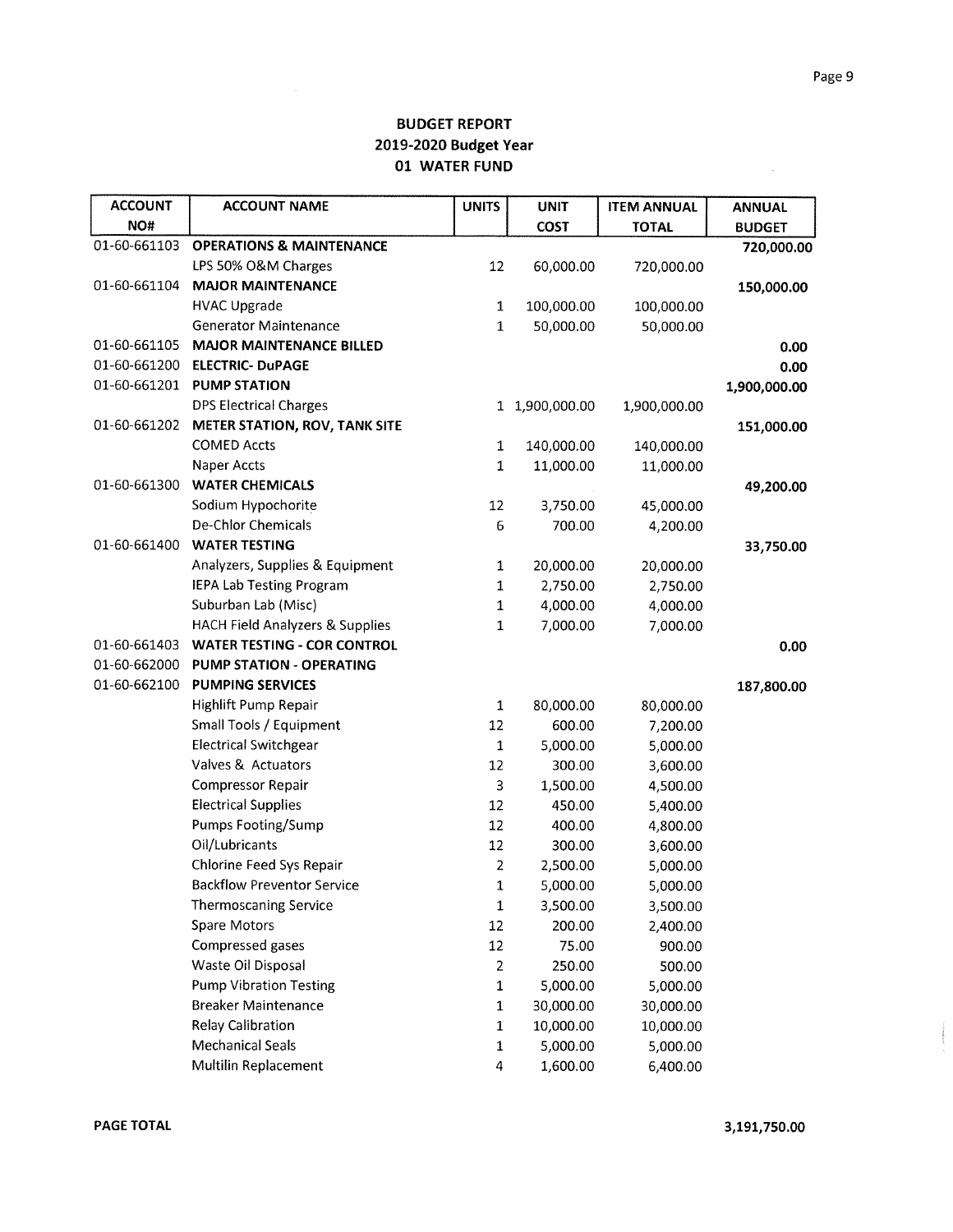| <b>ACCOUNT</b> | <b>ACCOUNT NAME</b>                | <b>UNITS</b> | <b>UNIT</b> | <b>ITEM ANNUAL</b> | <b>ANNUAL</b> |
|----------------|------------------------------------|--------------|-------------|--------------------|---------------|
| NO#            |                                    |              | <b>COST</b> | <b>TOTAL</b>       | <b>BUDGET</b> |
| 01-60-662300   | <b>METER TESTING &amp; REPAIRS</b> |              |             |                    | 16,500.00     |
|                | <b>Test Bench Repairs</b>          | $\mathbf{1}$ | 8,000.00    | 8,000.00           |               |
|                | <b>Meter Parts</b>                 | $\mathbf{1}$ | 5,000.00    | 5,000.00           |               |
|                | <b>Annual Scale Calibration</b>    | $\mathbf{1}$ | 3,000.00    | 3,000.00           |               |
|                | <b>Compound Meter Testing</b>      | $\mathbf 1$  | 500.00      | 500.00             |               |
| 01-60-662400   | <b>SCADA / INSTRUMENTATION</b>     |              |             |                    | 67,200.00     |
|                | <b>SCADA Antenna Maintenance</b>   | $\mathbf{1}$ | 2,500.00    | 2,500.00           |               |
|                | <b>Backup Telemetry Repairs</b>    | $\mathbf{1}$ | 1,000.00    | 1,000.00           |               |
|                | Instrumentation                    | 1            | 16,000.00   | 16,000.00          |               |
|                | <b>Repair Circuit Boards</b>       | 1            | 3,000.00    | 3,000.00           |               |
|                | Annual Test Equipment Cal          | 1            | 4,000.00    | 4,000.00           |               |
|                | <b>SCADA Radio Repairs</b>         | 1            | 2,000.00    | 2,000.00           |               |
|                | Scada Backhaul                     | 12           | 2,100.00    | 25,200.00          |               |
|                | Turbidimeters                      | 3            | 4,500.00    | 13,500.00          |               |
| 01-60-662500   | <b>EQUIPMENT RENTAL</b>            |              |             |                    | 11,700.00     |
|                | Tools & Equipment                  | $\mathbf{1}$ | 5,000.00    | 5,000.00           |               |
|                | Manlift & Misc Tools               | $\mathbf{1}$ | 1,000.00    | 1,000.00           |               |
|                | <b>Traffic Lane Closure Setup</b>  | 6            | 950.00      | 5,700.00           |               |
| 01-60-662600   | <b>UNIFORMS</b>                    |              |             |                    | 17,000.00     |
|                | <b>Uniform Replacements</b>        | $1\,$        | 10,000.00   | 10,000.00          |               |
|                | Work Boot                          | 1            | 7,000.00    | 7,000.00           |               |
| 01-60-662700   | <b>SAFETY</b>                      |              |             |                    | 104,020.00    |
|                | <b>Contract Training</b>           | 1            | 28,920.00   | 28,920.00          |               |
|                | Equipment/Supplies                 | 1            | 11,000.00   | 11,000.00          |               |
|                | <b>Consultant Services</b>         | 1            | 45,000.00   | 45,000.00          |               |
|                | <b>NSC Dues and Subscriptions</b>  | 1            | 2,900.00    | 2,900.00           |               |
|                | <b>Professional Development</b>    | 1            | 10,000.00   | 10,000.00          |               |
|                | In-House Training Material         | 1            | 2,000.00    | 2,000.00           |               |
|                | Safety & First Aid                 | 12           | 350.00      | 4,200.00           |               |

 $\mathcal{L}_{\mathcal{A}}$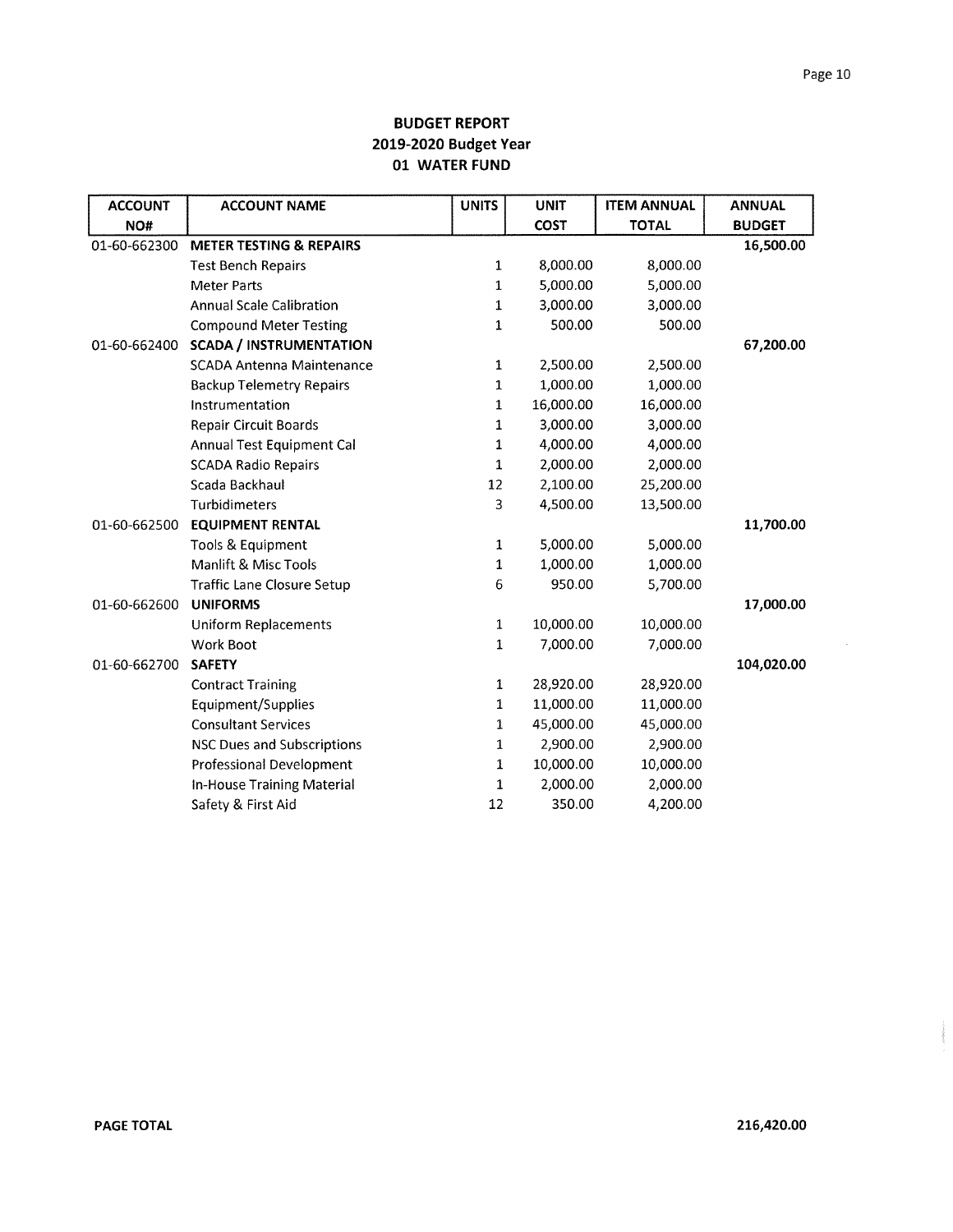| <b>ACCOUNT</b> | <b>ACCOUNT NAME</b>                  | <b>UNITS</b> | <b>UNIT</b> | <b>ITEM ANNUAL</b> | <b>ANNUAL</b> |
|----------------|--------------------------------------|--------------|-------------|--------------------|---------------|
| NO#            |                                      |              | <b>COST</b> | <b>TOTAL</b>       | <b>BUDGET</b> |
| 01-60-663100   | <b>PIPELINE REPAIRS</b>              |              |             |                    | 575,000.00    |
|                | Major Pipe Repair                    | $\mathbf{1}$ | 500,000.00  | 500,000.00         |               |
|                | Manhole Repairs and Adjustments      | $\mathbf{1}$ | 75,000.00   | 75,000.00          |               |
| 10-60-663200   | <b>COR TESTING &amp; MITIGATION</b>  |              |             |                    | 7,500.00      |
|                | Misc COR Testing                     | 1            | 7,500.00    | 7,500.00           |               |
| 01-60-663300   | REMOTE FACILITIES MAINTENANCE        |              |             |                    | 119,600.00    |
|                | <b>Fencing Repairs</b>               | $\mathbf 1$  | 1,000.00    | 1,000.00           |               |
|                | Quick Response Electrical Work       | $\mathbf 1$  | 50,000.00   | 50,000.00          |               |
|                | <b>Minor Facility Repairs</b>        | $\mathbf 1$  | 10,000.00   | 10,000.00          |               |
|                | <b>Repair Parts</b>                  | 12           | 3,300.00    | 39,600.00          |               |
|                | Landscaping Maintenance /Tanksites   | $\mathbf 1$  | 5,000.00    | 5,000.00           |               |
|                | <b>Tool Replacement</b>              | 1            | 1,000.00    | 1,000.00           |               |
|                | <b>Hoist Inspections</b>             | $\mathbf 1$  | 9,000.00    | 9,000.00           |               |
|                | CP System Maintenance                | 1            | 4,000.00    | 4,000.00           |               |
| 01-60-663400   | PLAN REVIEW- PIPELINE CONFLICT       |              |             |                    | 80,500.00     |
|                | <b>JULIE Notification</b>            | 4            | 19,000.00   | 76,000.00          |               |
|                | Paint for JULIE Locating             | $\mathbf{1}$ | 3,000.00    | 3,000.00           |               |
|                | <b>Locating Flags</b>                | $\mathbf{1}$ | 1,500.00    | 1,500.00           |               |
| 01-60-663500   | PIPELINE EQUIPMENT RENTAL            |              |             |                    | 0.00          |
| 01-60-663700   | <b>PIPELINE SUPPLIES</b>             |              |             |                    | 35,000.00     |
|                | <b>Pipe and Fittings</b>             | 1            | 10,000.00   | 10,000.00          |               |
|                | Misc. Supplies                       | 1            | 25,000.00   | 25,000.00          |               |
| 01-60-664000   | MACHINERY & EQUIPMENT NON-CAP        |              |             |                    | 18,850.00     |
|                | <b>Utility Vehicle Tools</b>         | 1            | 3,900.00    | 3,900.00           |               |
|                | <b>Traffic Barricade Batteries</b>   | 1            | 250.00      | 250.00             |               |
|                | Office Upgrades / Furniture          | $\mathbf 1$  | 10,000.00   | 10,000.00          |               |
|                | Desks/File Cabinets                  | 2            | 1,500.00    | 3,000.00           |               |
|                | Misc Pipeline Equipment Repairs      | 1            | 1,700.00    | 1,700.00           |               |
| 01-60-664100   | <b>REPAIRS &amp; MAINT- VEHICLES</b> |              |             |                    | 39,500.00     |
|                | <b>Vehicle Maintenance</b>           | 12           | 3,000.00    | 36,000.00          |               |
|                | Oil Changes                          | 1            | 3,500.00    | 3,500.00           |               |
| 01-60-664200   | <b>FUEL-VEHICLES</b>                 |              |             |                    | 37,200.00     |
|                | <b>Bulk Fuel Purchase</b>            | 24           | 1550.00     | 37,200.00          |               |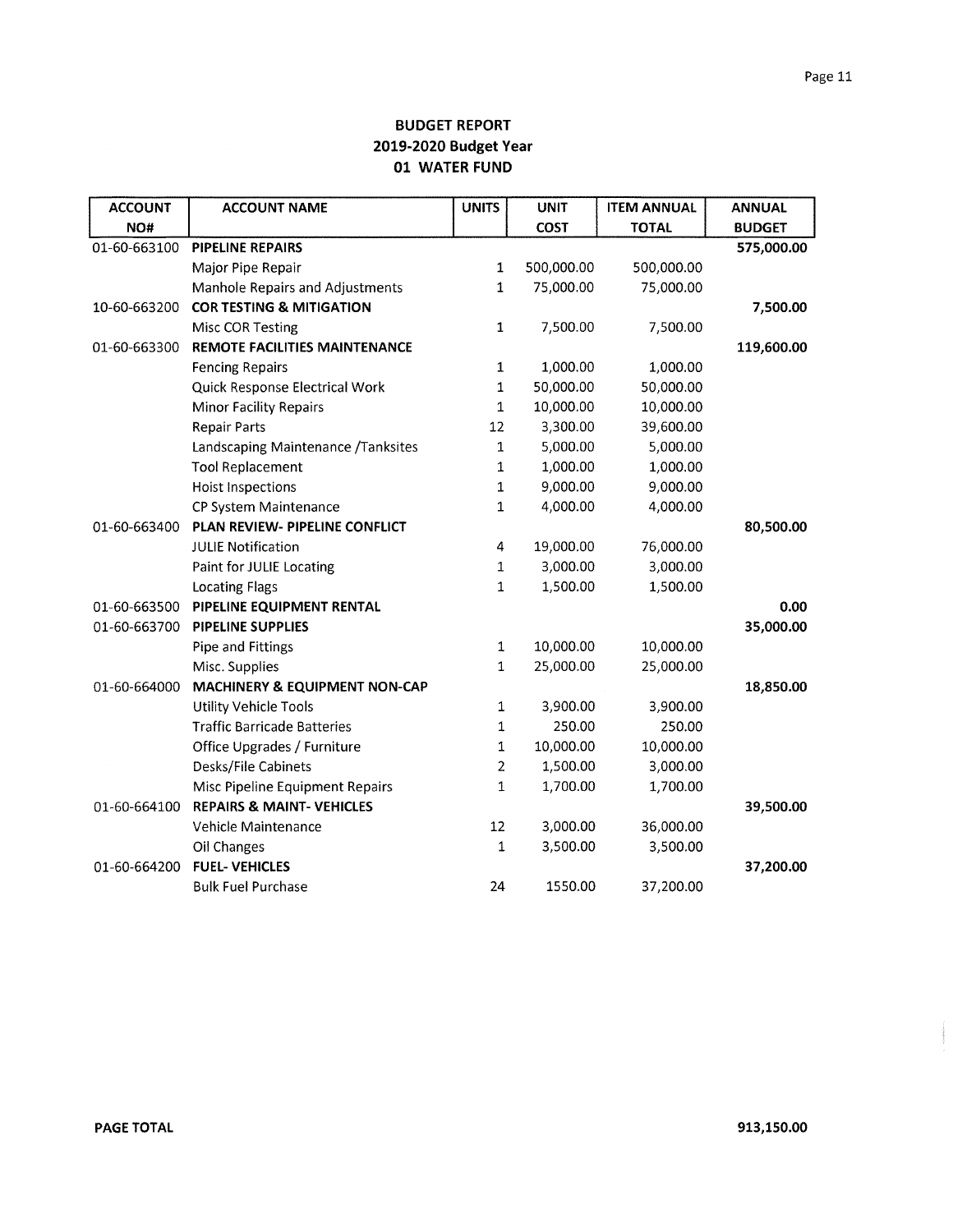| <b>ACCOUNT</b> | <b>ACCOUNT NAME</b>                   | <b>UNITS</b> | <b>UNIT</b> | <b>ITEM ANNUAL</b> | <b>ANNUAL</b> |
|----------------|---------------------------------------|--------------|-------------|--------------------|---------------|
| NO#            |                                       |              | <b>COST</b> | <b>TOTAL</b>       | <b>BUDGET</b> |
| 01-60-664300   | <b>LICENSES- VEHICLES</b>             |              |             |                    | 2,150.00      |
|                | City of Elmhurst                      | 1            | 2,000.00    | 2,000.00           |               |
|                | State of IL                           | $\mathbf{1}$ | 150.00      | 150.00             |               |
| 01-60-672100   | <b>BOND INTEREST- GO BONDS</b>        |              |             |                    | 0.00          |
| 01-60-672200   | <b>BOND INTEREST- REV BONDS</b>       |              |             |                    | 0.00          |
|                | 2013 Bond Int Pmts                    | $\mathbf{1}$ |             |                    |               |
|                | 2013 Premium Amortization             | $\mathbf{1}$ |             |                    |               |
| 01-60-672300   | <b>NOTE INTEREST - DEBT CERT.</b>     |              |             |                    | 0.00          |
|                | 01-60-672400 CAPITAL LEASE INTEREST   |              |             |                    | 0.00          |
|                | Copier Lease Interest                 | $\mathbf 1$  |             |                    |               |
| 01-60-681000   | <b>LEASES</b>                         |              |             |                    | 1,000.00      |
|                | <b>ISTHA Pipe Crossings</b>           | $\mathbf{1}$ | 500.00      | 500.00             |               |
|                | ISTHA SCADA Antenna Use               | $\mathbf{1}$ | 500.00      | 500.00             |               |
| 01-60-682000   | <b>PERMITS &amp; FEES</b>             |              |             |                    | 14,450.00     |
|                | Cook County Maywood Easemt            | $\mathbf 1$  | 3,500.00    | 3,500.00           |               |
|                | <b>IEPA APC Annual Fee</b>            | $\mathbf 1$  | 2,500.00    | 2,500.00           |               |
|                | LPS Title Transfer Insur.             | 1            | 1,500.00    | 1,500.00           |               |
|                | LPS Title Transfer Insur.             | 17           | 250.00      | 4,250.00           |               |
|                | <b>Highway Permits</b>                | 5            | 100.00      | 500.00             |               |
|                | <b>DPCH Permit Fees</b>               | $\mathbf{1}$ | 2,200.00    | 2,200.00           |               |
| 01-60-683000   | <b>EASEMENTS</b>                      |              |             |                    | 0.00          |
| 01-60-685100   | <b>COMPUTERS</b>                      |              |             |                    | 60,800.00     |
|                | <b>Replacement Computers</b>          | 20           | 1,400.00    | 28,000.00          |               |
|                | <b>Replacement Laptops</b>            | 3            | 1,200.00    | 3,600.00           |               |
|                | Network Hardware                      | $\mathbf 1$  | 10,000.00   | 10,000.00          |               |
|                | <b>Tablet Devices</b>                 | 12           | 1,600.00    | 19,200.00          |               |
|                | <b>Scanners</b>                       | 5            |             |                    |               |
| 01-60-685200   | <b>OFFICE FURNITURE &amp; EQUIPMT</b> |              |             |                    | 0.00          |
| 01-60-685600   | <b>MACHINERY &amp; EQUIPMENT</b>      |              |             |                    | 35,000.00     |
|                | <b>Tank Mixer</b>                     | $\mathbf{1}$ | 30,000.00   | 30,000.00          |               |
|                | Pipe Inspection Camera                | $\mathbf{1}$ | 5,000.00    | 5,000.00           |               |
| 01-60-685800   | <b>CAPITALIZED EQUIP PURCHASES</b>    |              |             |                    | (35,000.00)   |
| 01-60-686000   | <b>VEHICLES</b>                       |              |             |                    | 35,000.00     |
|                | All Terrain Vehicle                   | $\mathbf 1$  | 35,000.00   | 35,000.00          |               |
| 01-60-686800   | <b>CAPITALIZED VEHICLE PURCHASES</b>  |              |             |                    | (35,000.00)   |
|                | 01-60-688000 CAPITALIZED FIXED ASSETS |              |             |                    | 0.00          |

 $\sim 10^{-11}$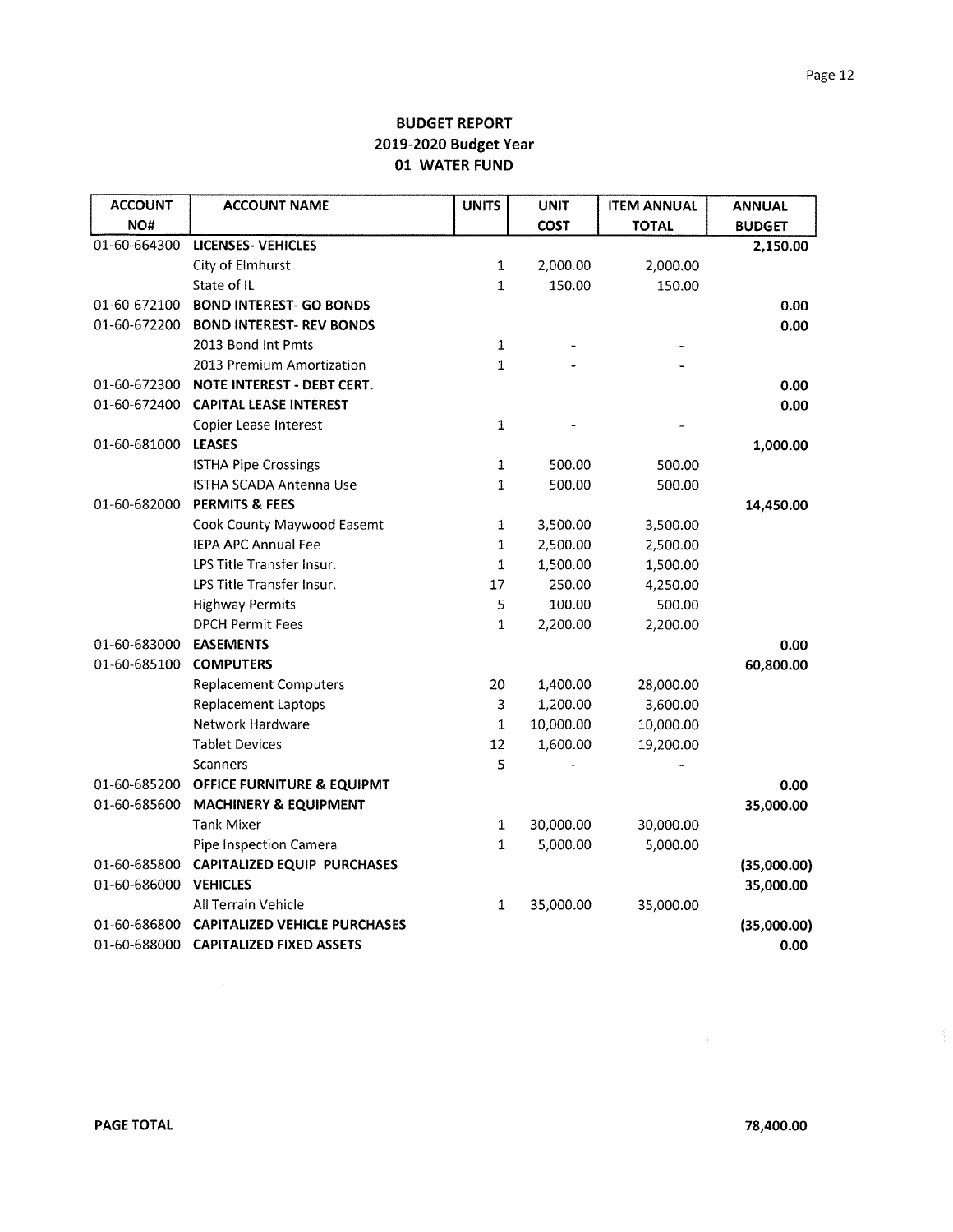| <b>ACCOUNT</b> | <b>ACCOUNT NAME</b>                          | <b>UNITS</b> | <b>UNIT</b> | <b>ITEM ANNUAL</b> | <b>ANNUAL</b> |
|----------------|----------------------------------------------|--------------|-------------|--------------------|---------------|
| NO#            |                                              |              | <b>COST</b> | <b>TOTAL</b>       | <b>BUDGET</b> |
| 01-60-692000   | <b>DEPRECIATION- TRANS MAINS</b>             |              |             |                    | 4,950,000.00  |
|                | DEPRECIATION FY2019/20                       |              |             | 4,950,000.00       |               |
| 01-60-693000   | <b>DEPRECIATION- BUILDINGS</b>               |              |             |                    | 3,000,000.00  |
|                | DEPRECIATION FY2019/20                       |              |             | 3,000,000.00       |               |
| 01-60-694000   | DEPRECIATION-PUMPING EQUIPMENT               |              |             |                    | 1,744,000.00  |
|                | DEPRECIATION FY2019/20                       |              |             | 1,744,000.00       |               |
| 01-60-695200   | <b>DEPRECIATION- OFFICE FURN &amp; EQUIP</b> |              |             |                    | 90,000.00     |
|                | DEPRECIATION FY2019/20                       |              |             | 90,000.00          |               |
| 01-60-696000   | <b>DEPRECIATION- VEHICLES</b>                |              |             |                    | 100,000.00    |
|                | DEPRECIATION FY2019/20                       |              |             | 100,000.00         |               |

 $\sim$   $\sim$ 

 $\sim$